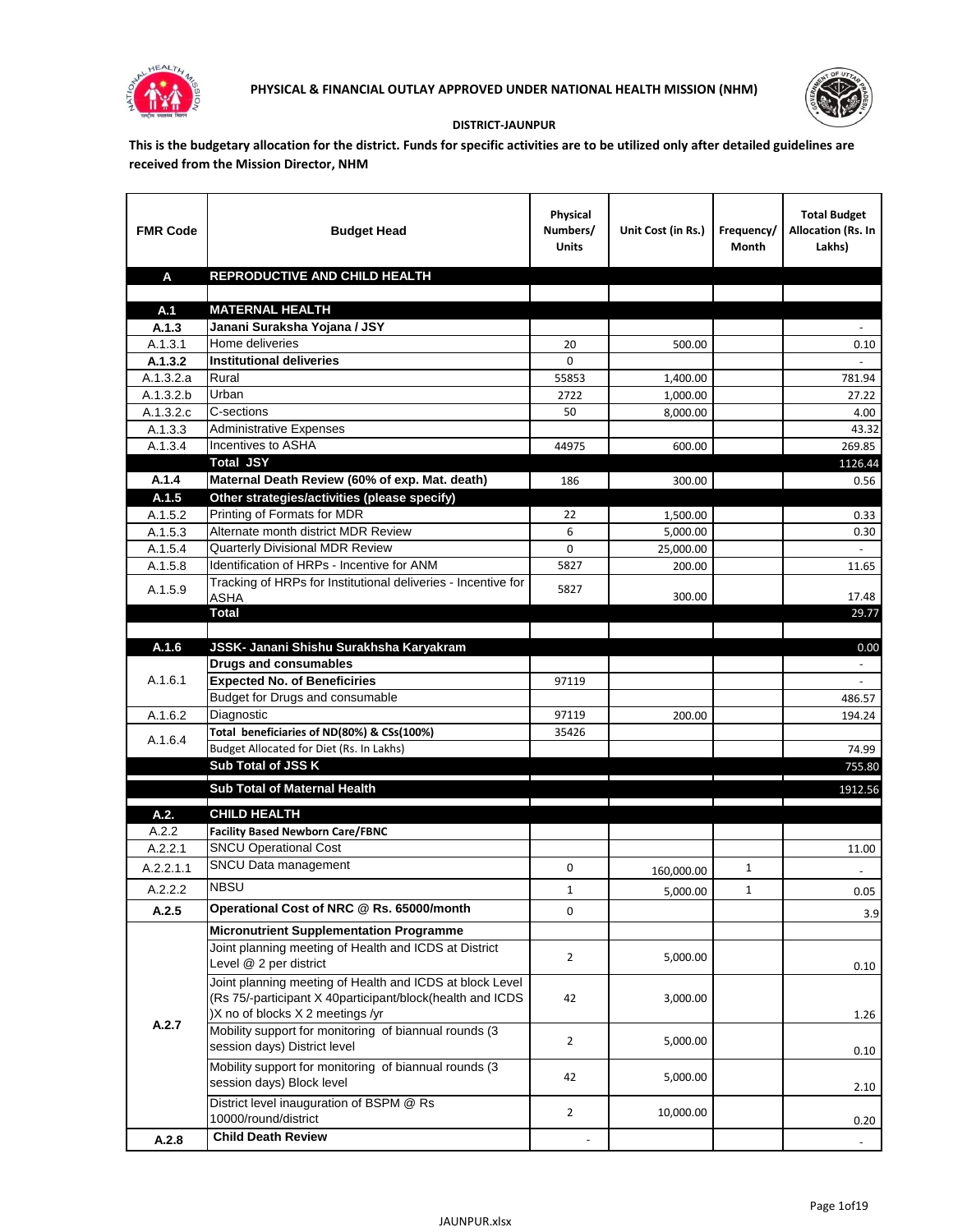| <b>FMR Code</b> | <b>Budget Head</b>                                                                                                                             | Physical<br>Numbers/<br><b>Units</b> | Unit Cost (in Rs.) | Frequency/<br><b>Month</b>   | <b>Total Budget</b><br>Allocation (Rs. In<br>Lakhs) |
|-----------------|------------------------------------------------------------------------------------------------------------------------------------------------|--------------------------------------|--------------------|------------------------------|-----------------------------------------------------|
|                 | <b>Sub-total Child Health</b>                                                                                                                  |                                      |                    |                              | 18.71                                               |
|                 |                                                                                                                                                |                                      |                    |                              |                                                     |
| A.3             | <b>FAMILY PLANNING</b>                                                                                                                         |                                      |                    |                              |                                                     |
| A.3.1           | <b>Terminal/Limiting Methods</b>                                                                                                               |                                      |                    |                              |                                                     |
| A.3.1.1         | Female sterilization camps @ Rs. 3500/camp                                                                                                     | 194                                  | 3,500.00           |                              | 6.79                                                |
| A.3.1.2         | NSV camps @ Rs. 3500/camp<br>Budget for Female Interval Sterilization Compensation                                                             | $\overline{2}$                       | 3,500.00           |                              | 0.07                                                |
| A.3.1.3         | @ Rs.2000/-Per Case in Public Sector-(In Rs.)                                                                                                  | 6048                                 | 2,000.00           |                              | 120.96                                              |
|                 | <b>Budget for Post Partum Female Sterilization</b><br>Compensation @ Rs.3000/-Per Case in Public Sector-(In<br>$Rs.$ )                         | 96                                   | 3,000.00           |                              | 2.88                                                |
| A.3.1.4         | Budget for Male Sterilization Compensation @ Rs.2700/-<br>Per Case in Public Sector -(In Rs.)                                                  | 75                                   | 2,700.00           |                              | 2.03                                                |
| A.3.2           | <b>Spacing Methods</b>                                                                                                                         |                                      |                    |                              |                                                     |
| A.3.2.2         | Total Budget Allocated for Compensation for IUCD<br>insertion at health facilities (including fixed day services at<br>SHC and PHC) @ Rs 20/-  | 21140                                | 20.00              |                              | 4.23                                                |
| A.3.2.3         | PPIUCD services (Incentive to provider @Rs 150 per<br>PPIUCD insertion)                                                                        | 2856                                 | 150.00             |                              | 4.28                                                |
| A.3.2.5         | Orientation/Review of ASHA/ANM/AWW for scheme<br>for HDC, ESB, PTK                                                                             |                                      |                    |                              |                                                     |
|                 | <b>District level</b>                                                                                                                          | $\mathbf{1}$                         | 10,000.00          | $\mathbf{1}$                 | 0.10                                                |
|                 | <b>Block level Quarterly</b>                                                                                                                   | 21                                   | 10,000.00          | 4                            | 8.40                                                |
| A.3.2.6         | Dissemination of FP manuals and guidelines                                                                                                     | $\mathbf{1}$                         | 20,000.00          | $\mathbf{1}$                 | 0.20                                                |
| A.3.3           | Budget for POL for Mobility to Surgeons team for FDS<br>Camps @ Rs.1000/ camp                                                                  | 194                                  | 1,000.00           |                              | 1.94                                                |
| A.3.5.1         | Orientaion workshop, QAC meeting at distirct level-<br>Quarterly                                                                               | $\mathbf{1}$                         | 2,000.00           | 4                            | 0.08                                                |
| A.3.5.2         | FP Review Meeting at Divisional level-Quarterly                                                                                                | 0                                    | 20,000.00          | 4                            |                                                     |
| A.3.5.3         | Performance reward                                                                                                                             | $\mathbf{1}$                         | 50,000.00          |                              | 0.50                                                |
| A.3.5.4         | World Population Day' celebration (such as mobility,<br>IEC activities etc.):                                                                  |                                      |                    |                              |                                                     |
|                 | District level                                                                                                                                 | $\mathbf{1}$                         | 100,000.00         |                              | 1.00                                                |
|                 | <b>Block Level</b>                                                                                                                             | 21                                   | 10,000.00          |                              | 2.10                                                |
| A.3.5.5         | Other strategies/activities (such as strengthening<br>fixed day services for IUCD & Sterilisation, etc.)                                       |                                      |                    |                              |                                                     |
|                 | Printing of FP Manuals, Guidelines, etc.                                                                                                       | 0                                    |                    |                              |                                                     |
|                 | Sterilization Register @ Rs.150/Register                                                                                                       | 30                                   | 150.00             | $\qquad \qquad \blacksquare$ | 0.05                                                |
|                 | IUCD Register @ Rs.150/- Register                                                                                                              | 550                                  | 150.00             |                              | 0.83                                                |
|                 | PPIUCD Registers @ Rs.150/-Register                                                                                                            | 20                                   | 150.00             |                              | 0.03                                                |
| A.3.5.5.1       | Injectable Registers @ Rs.150/Register                                                                                                         | 30                                   | 150.00             |                              | 0.05                                                |
|                 | Counseling Register @ Rs.150/-Register (3 per<br>Counselor)                                                                                    | 18                                   | 150.00             |                              | 0.03                                                |
|                 | Consent Form , Medical Record CheckIklist, Posoot<br>Operatiive Instructionn Card, Ssterilization Certificate for<br>Sterilization@ Rs 5/-Unit | 33896                                | 5.00               |                              | 1.69                                                |
|                 | Enhance Contribution of PRIs and Family members of<br>eligible couples in 75 districts with high unmet need<br>and TFR                         |                                      |                    |                              |                                                     |
| A.3.5.5.2       | District Level NSV Satisfied Client Meet @Rs.20000/-<br>District                                                                               | 0                                    | 20,000.00          |                              |                                                     |
|                 | Block Level Panch Sarpanch Sammellan @Rs.10000/-<br><b>Block</b>                                                                               | 0                                    | 10,000.00          |                              |                                                     |
| A.3.5.5.3       | RMNCHA Counsellling Corners @ Rs.35,000/-                                                                                                      | $\mathbf{1}$                         | 35,000.00          |                              | 0.35                                                |
|                 | <b>World NSV Week</b>                                                                                                                          |                                      |                    |                              |                                                     |
| A.3.5.5.6       | <b>District level</b>                                                                                                                          | $\mathbf{1}$                         | 25,000.00          |                              | 0.25                                                |
|                 | <b>Block level</b>                                                                                                                             | 21                                   | 10,000.00          |                              | 2.10                                                |
|                 | Govt. COT at Divisions level for FP Services                                                                                                   |                                      |                    |                              |                                                     |
|                 | Divisional Govt. COT @ Rs.50000/month for 12 month                                                                                             | 0                                    | 5,000.00           | 12                           | $\omega$                                            |
|                 |                                                                                                                                                |                                      |                    |                              |                                                     |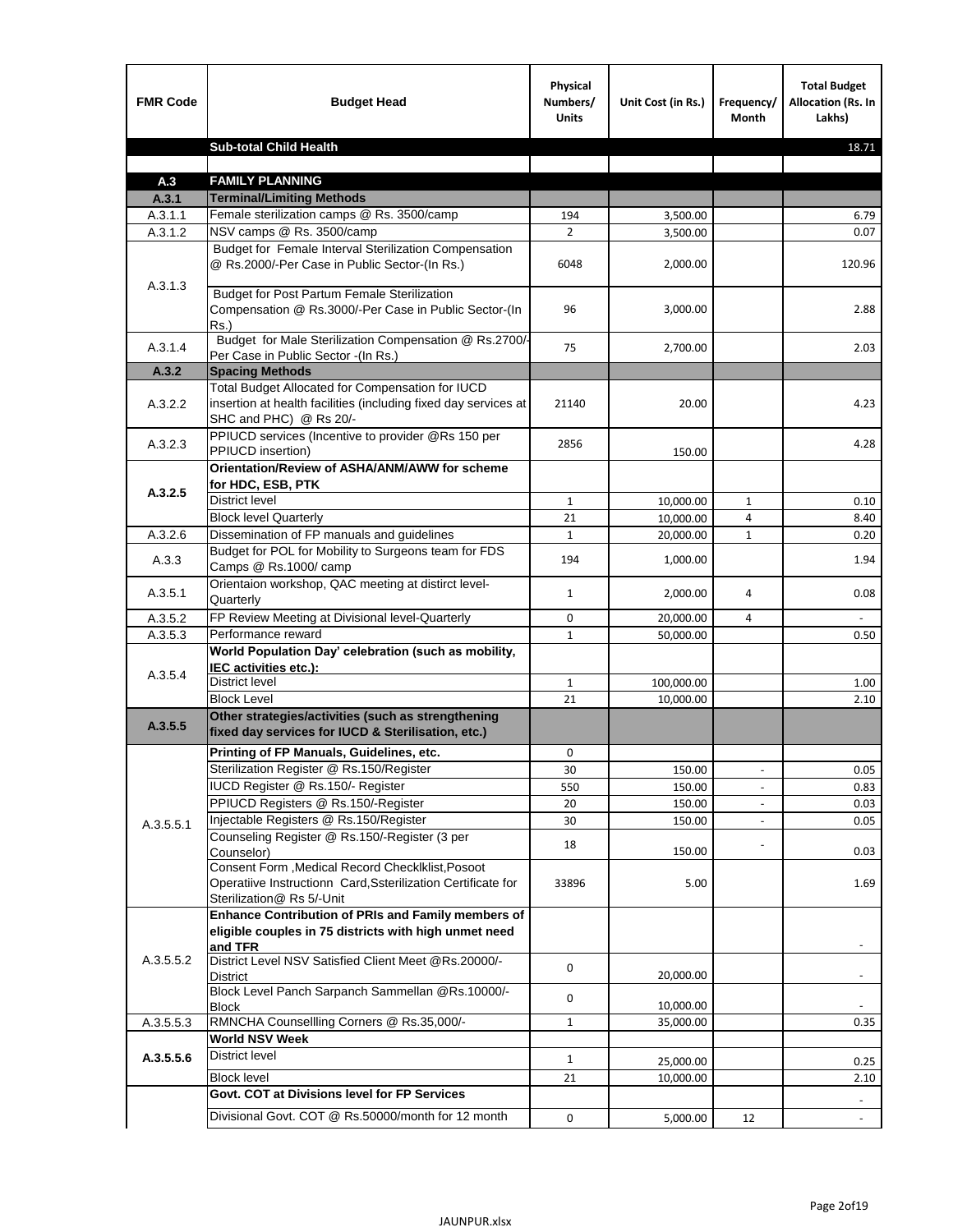| <b>FMR Code</b> | <b>Budget Head</b>                                                                                                                                                                          | Physical<br>Numbers/<br><b>Units</b> | Unit Cost (in Rs.) | Frequency/<br>Month | <b>Total Budget</b><br>Allocation (Rs. In<br>Lakhs) |
|-----------------|---------------------------------------------------------------------------------------------------------------------------------------------------------------------------------------------|--------------------------------------|--------------------|---------------------|-----------------------------------------------------|
| A.3.5.5.8       | Exra Incentive for Female Interval Sterilization in Public<br>Sector.-(20% of 80% ELA) @ Rs. 130 per case                                                                                   | 1210                                 | 130.00             |                     | 1.57                                                |
|                 | Extra Incentive for Male Sterilization in Public Sector-<br>(40% ELA) @ Rs. 155 per case                                                                                                    | 30                                   | 155.00             |                     | 0.05                                                |
|                 | <b>Sub-total Family Planning</b>                                                                                                                                                            |                                      |                    |                     | 162.54                                              |
|                 | ADOLESCENT HEALTH / RKSK (Rashtriya Kishore                                                                                                                                                 |                                      |                    |                     |                                                     |
| A.4             | Swasthya Karyakram)                                                                                                                                                                         |                                      |                    |                     |                                                     |
| A.4.1           | <b>Facility based services</b>                                                                                                                                                              |                                      |                    |                     |                                                     |
| A.4.1.1         | Orientation meetings-HPD Districts                                                                                                                                                          | $\Omega$                             | 9000               | $\mathbf{1}$        |                                                     |
|                 | Review meetings at District level-Quarterly                                                                                                                                                 | $\mathbf{1}$                         | 5000               | 4                   | 0.20                                                |
| A.4.1.2         | Establishment of new clinics at DH/Medical college level                                                                                                                                    | $\Omega$                             | 50,000.00          |                     |                                                     |
|                 | Operating expenses for existing clinics                                                                                                                                                     | 0                                    |                    |                     |                                                     |
|                 | DH & MC level Existing AFHS clinics                                                                                                                                                         | $\overline{2}$                       | 600.00             | 12                  | 0.14                                                |
| A.4.1.4         | DH & MC level AFHS clinics (New)                                                                                                                                                            | 0                                    | 600.00             | 6                   |                                                     |
|                 | CHC level Existing AFHS clinics                                                                                                                                                             | 0                                    | 400.00             | 12                  | $\overline{\phantom{a}}$                            |
|                 | PHC level existing AFHS clinics                                                                                                                                                             | $\Omega$                             | 200.00             | 12                  | $\blacksquare$                                      |
| A.4.1.5         | Mobility support for AH counsellors at MC/DH level AH<br>Clinic at @ Rs 1000 per month for 06 month                                                                                         | 0                                    | 1,000.00           | 6                   |                                                     |
|                 | Mobility support for Exsiting AH counsellors at CHC level<br>AH Clinic at @ Rs 1000 per month for 06 month                                                                                  | 0                                    | 1,000.00           | 6                   |                                                     |
| A.4.5.7         | <b>WIFS Register</b>                                                                                                                                                                        | 13581                                | 100.00             |                     | 13.58                                               |
| A.4.5.8         | <b>NIPI Register</b>                                                                                                                                                                        | 12230                                | 100.00             |                     | 12.23                                               |
| A.4.5.9         | <b>WIFS Reporting Formats</b>                                                                                                                                                               | 234036                               | 0.50               |                     | 1.17                                                |
|                 | <b>Sub-total Adolescent Health</b>                                                                                                                                                          |                                      |                    |                     | 27.33                                               |
| A.5             | <b>RBSK</b>                                                                                                                                                                                 |                                      |                    |                     |                                                     |
| A.5.1           | <b>Operational Cost of RBSK (Mobility support, DEIC etc)</b>                                                                                                                                |                                      |                    |                     |                                                     |
| A.5.1.2         | Prepare detailed operational plan for RBSK across<br>districts (cost of plan/convergence/monitoring<br>meetings should be kept seperately)<br>One meeting @ Rs. 500 per block for microplan | 21                                   | 500.00             |                     | 0.11                                                |
|                 | One orientation meeting for RBSK software                                                                                                                                                   | 21                                   | 90.00              |                     | 0.02                                                |
| A.5.1.3         | Mobility support for Mobile health team                                                                                                                                                     | 42                                   | 30,000.00          | 12                  | 151.20                                              |
| A.5.1.4         | Operational cost of DEIC                                                                                                                                                                    |                                      |                    |                     | 0                                                   |
| A.5.1.5         | New born screening- Inborn error of metabolism (please<br>give details per unit cost of screening, number of children<br>to be screened and the delivery points Add details)                |                                      |                    |                     | 0                                                   |
| A.5.1.7         | Spectacle for children                                                                                                                                                                      | 2390                                 | 275.00             |                     | 6.57                                                |
| A.5.1.10        | Monitoring Meeting at District level                                                                                                                                                        | $\mathbf{1}$                         | 5,000.00           | 3                   | 0.15                                                |
|                 |                                                                                                                                                                                             |                                      |                    |                     |                                                     |
|                 | <b>Sub-total RBSK</b>                                                                                                                                                                       |                                      |                    |                     | 158.05                                              |
| A.7             | <b>PNDT Activities</b>                                                                                                                                                                      |                                      |                    |                     |                                                     |
|                 | <b>Support to PNDT cell</b>                                                                                                                                                                 |                                      |                    |                     |                                                     |
|                 | Honorarium of Divisional Level Data Assistant @ Rs.<br>18743 per month for 12 months                                                                                                        | 0                                    | 18,743.00          | 12                  |                                                     |
| A.7.1           | Honorarium of District Level Data Assistant @<br>Rs.                                                                                                                                        | $\mathbf{1}$                         | 11,025.00          | 12                  |                                                     |
|                 | 11025 per month for 12 months<br>Contingency at Divisional level for PCPNDT Cell                                                                                                            | 0                                    | 10,000.00          | $\mathbf{1}$        | 1.32<br>$\overline{\phantom{a}}$                    |
|                 | Contingency at District level for PCPNDT Cell                                                                                                                                               | $\mathbf{1}$                         | 5,000.00           | $\mathbf{1}$        | 0.05                                                |
| A.7.2.2         | Visit of Divisional level Inspection Committee (Including<br>TA/DA)                                                                                                                         | 0                                    | 10,000.00          | $\mathbf{1}$        |                                                     |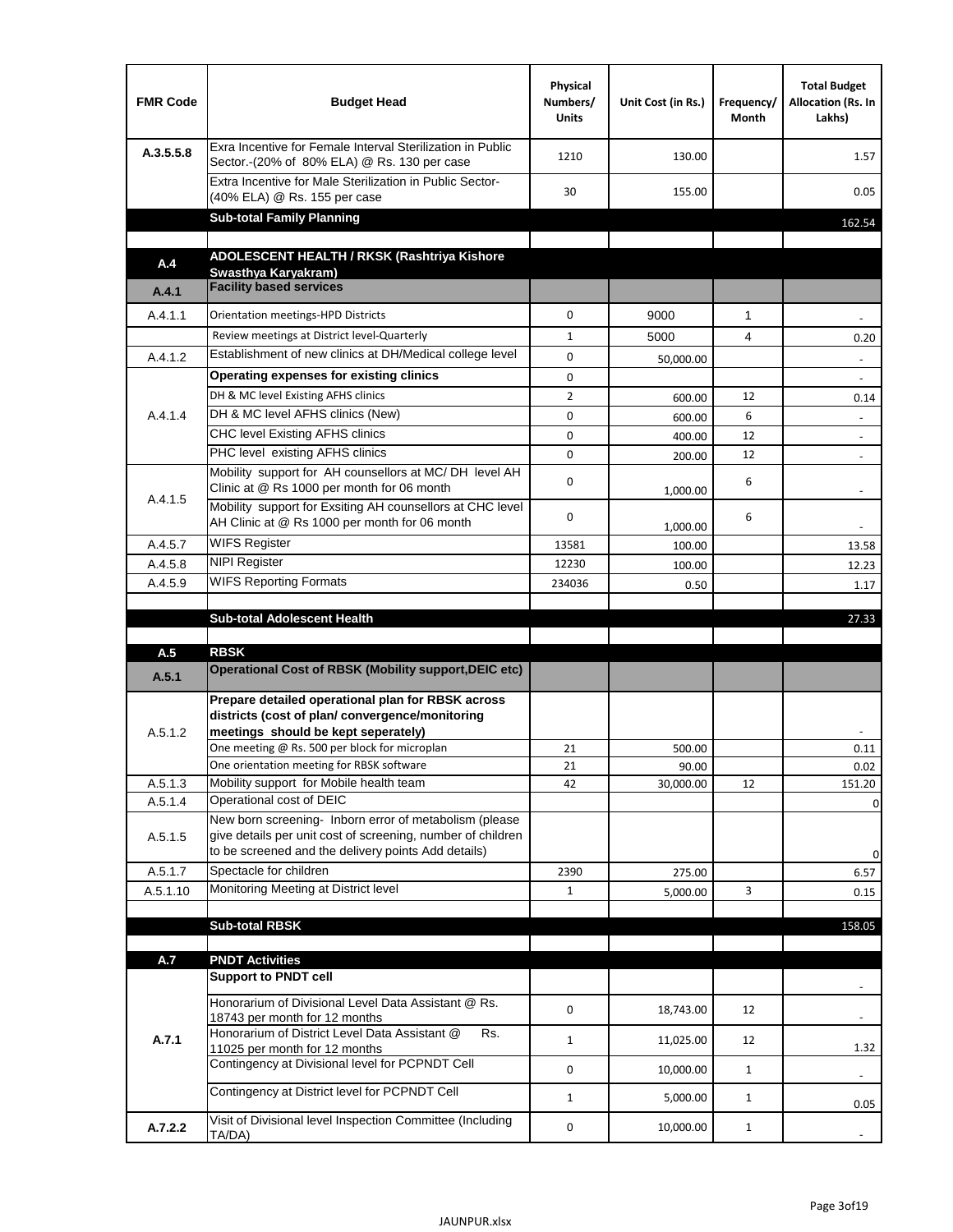| <b>FMR Code</b>      | <b>Budget Head</b>                                                                                                                              | Physical<br>Numbers/<br><b>Units</b> | Unit Cost (in Rs.)     | Frequency/<br><b>Month</b> | <b>Total Budget</b><br><b>Allocation (Rs. In</b><br>Lakhs) |
|----------------------|-------------------------------------------------------------------------------------------------------------------------------------------------|--------------------------------------|------------------------|----------------------------|------------------------------------------------------------|
| A.7.2.5              | Orientation of Member of District advisory Committee at<br><b>Divisional Level</b>                                                              | $\Omega$                             | 200,000.00             | $\mathbf{1}$               | $\overline{\phantom{m}}$                                   |
| A.7.2.9              | Capacity building of DGCS, CJM, District officers, Nodal<br>Officers, Ultrasound Owners, ASHA and AWWs<br>workshop at Districts and Block level |                                      |                        |                            |                                                            |
|                      | <b>District level</b>                                                                                                                           | $\mathbf{1}$                         | 10,000.00              | $\mathbf{1}$               | 0.10                                                       |
|                      | <b>Block level</b>                                                                                                                              | 21                                   | 5,000.00               | $\mathbf{1}$               | 1.05                                                       |
|                      | <b>Sub-total PNDT activities</b>                                                                                                                |                                      |                        |                            | 2.52                                                       |
|                      |                                                                                                                                                 |                                      |                        |                            |                                                            |
| A.8                  | <b>Human Resources</b>                                                                                                                          |                                      |                        |                            |                                                            |
| A.8.1                | <b>Contractual Staff &amp; Services</b>                                                                                                         |                                      |                        |                            |                                                            |
| A.8.1.1<br>A.8.1.1.1 | <b>ANMs, Supervisory Nurses, LHVs</b><br><b>ANMs</b>                                                                                            |                                      |                        |                            |                                                            |
|                      | Honorarium of ANMs (New)                                                                                                                        | 0                                    |                        | 6                          | $\blacksquare$                                             |
| A.8.1.1.1.a          | Honorarium of ANMs (Existing)                                                                                                                   | $\overline{2}$                       | 11,550.00<br>11,550.00 | 12                         | 2.77                                                       |
|                      | Honorarium of ANMs (New)                                                                                                                        | 55                                   | 11,550.00              | 6                          | 38.12                                                      |
| A.8.1.1.1.f          | Honorarium of ANMs (Existing)                                                                                                                   | 38                                   | 11,550.00              | 12                         | 52.67                                                      |
| A.8.1.1.2            | <b>Staff Nurses</b>                                                                                                                             |                                      |                        |                            |                                                            |
| A.8.1.1.2.a          | <b>DH</b>                                                                                                                                       |                                      |                        |                            | $\Box$                                                     |
|                      | Honorarium of SNs (New)                                                                                                                         | 17                                   | 19,060.00              | 6                          | 19.44                                                      |
| A.8.1.1.2.b          | Honorarium of SNs (Existing)                                                                                                                    | 71                                   | 19.060.00              | 12                         | 162.39                                                     |
|                      | <b>Staff Nurse-NRC</b>                                                                                                                          |                                      |                        |                            | $\overline{\phantom{a}}$                                   |
|                      | Old, SNs @19060/Month for 12 months                                                                                                             | 0                                    | 19,060.00              | 12                         | $\overline{\phantom{a}}$                                   |
|                      | New, SNs @18150 per Month                                                                                                                       | 4                                    | 18,150.00              | 6                          | 4.36                                                       |
|                      | <b>Staff Nurse-SNCU</b>                                                                                                                         |                                      |                        |                            |                                                            |
| A.8.1.1.2.f          | Exiting Staff Nurse Honorarium @ Rs.19060/- p.m. for 12<br>months                                                                               | $\Omega$                             | 19,060.00              | 12                         | -                                                          |
|                      | New Staff Nurse Honorarium @ Rs.18150/- p.m. for 6 months                                                                                       | 8                                    | 18,150.00              | 6                          | 8.71                                                       |
|                      | <b>Staff Nurse-NBSU</b>                                                                                                                         |                                      |                        |                            |                                                            |
|                      | Staff Nurse Honorarium @ Rs.18150/- p.m. (For 6 Months)                                                                                         | 3                                    | 18,150.00              | 12                         | 6.53                                                       |
|                      | Human Resource Pediatric Intencive Care unit (PICU)                                                                                             |                                      |                        |                            |                                                            |
| A.8.1.1.2.g          | Staff Nurses Honorarium @ Rs. 18,150 per months for 12<br>months                                                                                | 0                                    | 18,150.00              | 12                         |                                                            |
| A.8.1.2.1            | Laboratory Technicians                                                                                                                          |                                      |                        |                            |                                                            |
| A.8.1.2.1.a          | Honorarium of Laboratory Technician                                                                                                             |                                      |                        |                            | 3.47                                                       |
| A.8.1.3              | <b>Specialists</b>                                                                                                                              |                                      |                        |                            |                                                            |
| A.8.1.3.1.b          | Honorarium of Contractual Gynaecologists/Surgeons                                                                                               | $\mathbf 0$                          | 80,000.00              | 12                         |                                                            |
| A.8.1.3.3            | Anesthetists                                                                                                                                    |                                      |                        |                            |                                                            |
| A.8.1.3.3.b          | Honorarium of Contractual Anesthetists                                                                                                          | 0                                    | 80,000.00              | 12                         |                                                            |
| A.8.1.3.5            | Specialists for CH (Pediatrician etc) in SNCU, NBSU, NRC                                                                                        |                                      |                        |                            |                                                            |
|                      | Existing @ 78650/month for 12 Months                                                                                                            | 0                                    | 78,650.00              | 12                         | $\blacksquare$                                             |
| A.8.1.3.5.d          | New Peadiatrician Honorarium @ Rs.71500/- p.m. for 6<br>months                                                                                  | 3                                    | 71,500.00              | 6                          | 12.87                                                      |
| A.8.1.3.7            | Dental surgeons and dentists                                                                                                                    |                                      |                        |                            |                                                            |
| A.8.1.3.7.a          | Honorarium of Dental Surgen                                                                                                                     |                                      |                        |                            | 0.00                                                       |
| A.8.1.5              | <b>Medical Officers</b>                                                                                                                         |                                      |                        |                            |                                                            |
| A.8.1.5.2            | Honorarium of Medical Officers (New)                                                                                                            | 5                                    | 41,580.00              | $\overline{2}$             | 4.16                                                       |
|                      | Honorarium of Medical Officers (Existing)                                                                                                       | $\mathbf{1}$                         | 41,580.00              | 12                         | 4.99                                                       |
|                      | MOs for SNCU/ NBSU/NRC etc                                                                                                                      |                                      |                        |                            |                                                            |
| A.8.1.5.6            | Old, MO @41580 per Month<br>New, Mo@39600 Per Month                                                                                             | 0                                    | 41,580.00              | 12                         | $\omega$                                                   |
|                      | Human Resource Pediatric Intencive Care unit (PICU)                                                                                             | $\mathbf{1}$                         | 39,600.00              | 6                          | 2.38                                                       |
|                      | Existing, MO Honorarium @ Rs/41580/ Month for 12 Months                                                                                         | $\mathbf 0$                          |                        | 12                         |                                                            |
|                      | New, MO Honorarium @ Rs. 39600 / Month for 6 Months                                                                                             |                                      | 41,580.00              |                            |                                                            |
| A.8.1.5.7            |                                                                                                                                                 | 0                                    | 39,600.00              | 6                          |                                                            |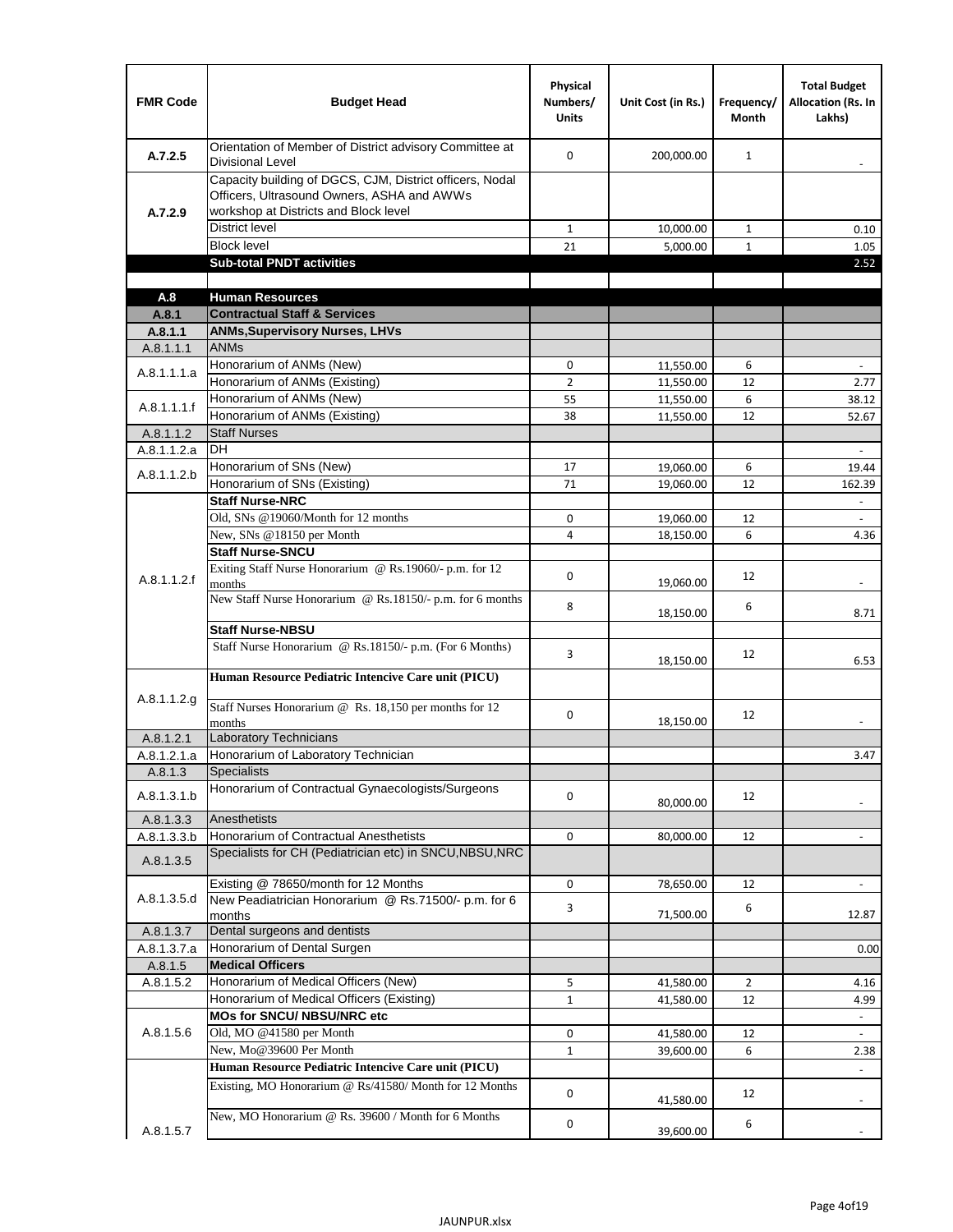| <b>FMR Code</b> | <b>Budget Head</b>                                                                                       | Physical<br>Numbers/<br><b>Units</b> | Unit Cost (in Rs.) | Frequency/<br>Month | <b>Total Budget</b><br>Allocation (Rs. In<br>Lakhs)  |
|-----------------|----------------------------------------------------------------------------------------------------------|--------------------------------------|--------------------|---------------------|------------------------------------------------------|
|                 | Medical Officer/Training Coordinator, Honorarium at                                                      |                                      |                    |                     |                                                      |
|                 | <b>Medical College</b><br>Old, Trg. Coord. @41580/month for 12 Month                                     | $\mathbf 0$                          | 41,580.00          | 12                  | $\overline{\phantom{a}}$                             |
|                 | New, Trg. Coord.@39600/month for 6 Month                                                                 | $\Omega$                             | 39,600.00          | 6                   |                                                      |
| A.8.1.7.2       | Honorarium of X-Ray Technician for 12 months                                                             |                                      |                    |                     | 3.47                                                 |
| A.8.1.7.4       | RBSK teams (Exclusive mobile health team & DEIC                                                          |                                      |                    |                     |                                                      |
|                 | Staff)<br><b>MOs- AYUSH/MBBS</b>                                                                         |                                      |                    |                     |                                                      |
|                 | <b>Honoraria Existing MBBS</b>                                                                           | 6                                    | 41,675.00          | 12                  | 30.01                                                |
|                 | Honoraria New MBBS                                                                                       | 2                                    | 37,800.00          | 6                   | 4.54                                                 |
| A.8.1.7.4.1     | Honoraria - BDS                                                                                          | 13                                   | 40,516.00          | 12                  | 63.20                                                |
|                 | Honoraria - AYUSH (Existing)                                                                             | 47                                   | 27,783.00          | 12                  | 156.70                                               |
|                 | Honoraria - AYUSH recruited upto March 16                                                                | $\mathbf 0$                          | 26,460.00          | 12                  |                                                      |
|                 | Honoraria - AYUSH New                                                                                    | 16                                   | 25,200.00          | 6                   | 24.19                                                |
|                 | <b>Staff Nurse</b>                                                                                       | $\Omega$                             |                    |                     |                                                      |
|                 | Honoraria - Staff Nurse                                                                                  | 8                                    | 19,100.00          | 12                  | 18.34                                                |
| A.8.1.7.4.2     | <b>ANM</b>                                                                                               |                                      |                    |                     |                                                      |
|                 | Honoraria - ANMs (Existing)                                                                              | 17                                   | 11,576.00          | 12                  | 23.62                                                |
|                 | Honoraria - ANM (Recruited upto March 16)                                                                | 0                                    | 11,025.00          | 12                  | $\overline{a}$                                       |
|                 | Honoraria - ANM (New)<br>Paramedical                                                                     | 17<br>$\mathbf 0$                    | 10,500.00          | 6                   | 10.71<br>$\omega$                                    |
|                 | Honoraria - Paramedical                                                                                  | 41                                   | 13,753.00          | 12                  | 67.66                                                |
|                 | <b>Pharmacists</b>                                                                                       | 0                                    |                    |                     |                                                      |
| A.8.1.7.4.3     | Honoraria - Pharmacist (Existing)                                                                        | $\mathbf 0$                          | 14,884.00          | 12                  | $\overline{\phantom{a}}$                             |
|                 | Honoraria - Pharmacist (Recruited upto March 16)                                                         | $\mathbf{1}$                         | 14,175.00          | 12                  | 1.70                                                 |
|                 | Honoraria - Pharmacist (New)                                                                             | 0                                    | 13,500.00          | 6                   | ÷,                                                   |
|                 | Sub Total RBSK mobile teams                                                                              | $\Omega$                             |                    |                     | $\overline{\phantom{a}}$                             |
| A.8.1.7.5       | <b>Others</b>                                                                                            |                                      |                    |                     |                                                      |
| A.8.1.7.5.1     | Honorarium of RMNCH/FP Counselors @ Rs.10760/- for                                                       | 6                                    | 10,760.00          | 12                  | 7.75                                                 |
|                 | 12 months                                                                                                |                                      |                    |                     |                                                      |
|                 | <b>Adolescent Health counselors</b>                                                                      |                                      |                    |                     | $\sim$                                               |
|                 | AH counselors at DH level (1st & 2nd phase)                                                              | 0                                    | 13,891.00          | 12                  | $\overline{\phantom{a}}$                             |
| A.8.1.7.5.2     | AH counselors DH level of 3nd phase                                                                      | $\mathbf 0$                          | 13,230.00          | 12                  | $\overline{\phantom{a}}$                             |
|                 | AH counselors at DH/MC level (New)<br>AH counsellors at CHC level                                        | $\overline{2}$                       | 12,600.00          | 12                  | 3.02                                                 |
|                 | <b>Nutriionist</b>                                                                                       | 0<br>0                               | 13,230.00          | 6                   | ÷,                                                   |
| A.8.1.7.5.4     | Old, Nutrist. @17325 per Month for 12 months                                                             | 0                                    | 17,325.00          | 12                  | $\overline{\phantom{a}}$<br>$\overline{\phantom{a}}$ |
|                 | New, Nutrist. $@16500$ per Month for 6 months                                                            | 1                                    | 16,500.00          | 6                   | 0.99                                                 |
|                 | <b>HR for Cold Chain</b>                                                                                 | 0                                    |                    |                     |                                                      |
|                 | Hononarium of Cold Chain Handlers at Division level                                                      | 0                                    | 11,430.00          | 12                  |                                                      |
|                 |                                                                                                          |                                      |                    |                     |                                                      |
|                 | Hononarium of Cold Chain Handlers at District level<br>Hononarium of Technician (Refeigator Machenic) at | $\mathbf{1}$                         | 11,430.00          | 12                  | 1.37                                                 |
|                 | <b>Division level</b>                                                                                    | 0                                    | 19,060.00          | 12                  | $\overline{\phantom{a}}$                             |
|                 | Technician (Refeigator Machenic) at District level                                                       | 0                                    | 19,060.00          | 12                  | $\blacksquare$                                       |
| A.8.1.7.7       | Honararium of Vaccince Strore Keeper at Division level                                                   | 0                                    | 25,410.00          | 12                  |                                                      |
|                 | Honararium of Vaccince Van Driver at Division level                                                      | 0                                    | 19,060.00          | 12                  | $\overline{\phantom{a}}$<br>$\overline{\phantom{a}}$ |
|                 | HR for Blood Bank Storage/Unit                                                                           |                                      |                    |                     |                                                      |
|                 | Man Power Support at 89 Blood Banks                                                                      |                                      |                    |                     | 18.80                                                |
|                 | Man Power Support at 118 Blood Storage Centre                                                            |                                      |                    |                     | 19.20                                                |
|                 | Manpower support of 18 BCTV                                                                              |                                      |                    |                     | 0.00                                                 |
|                 | Staff for Training Institutes/ SIHFW/ Nursing Training                                                   |                                      |                    |                     |                                                      |
| A.8.1.7.8       |                                                                                                          |                                      |                    |                     | 0                                                    |
|                 | Incentive/ Awards etc. to SN, ANMs etc.                                                                  |                                      |                    |                     | $\overline{\phantom{a}}$                             |
|                 | SBA Trained ANMs at L1 SCs from 6th delivery every month                                                 | 0                                    | 300.00             |                     | $\blacksquare$                                       |
|                 | SBA Trained ANMs/SNs at APHCs/PHCs starting from 16th<br>Delivery every month                            | 0                                    | 300.00             |                     |                                                      |
| A.8.1.8         | SBA Trained ANMs/SNs at Non FRU CHCs/BPHCs starting from                                                 |                                      |                    |                     |                                                      |
|                 | 51st Delivery every month                                                                                | 0                                    | 300.00             |                     |                                                      |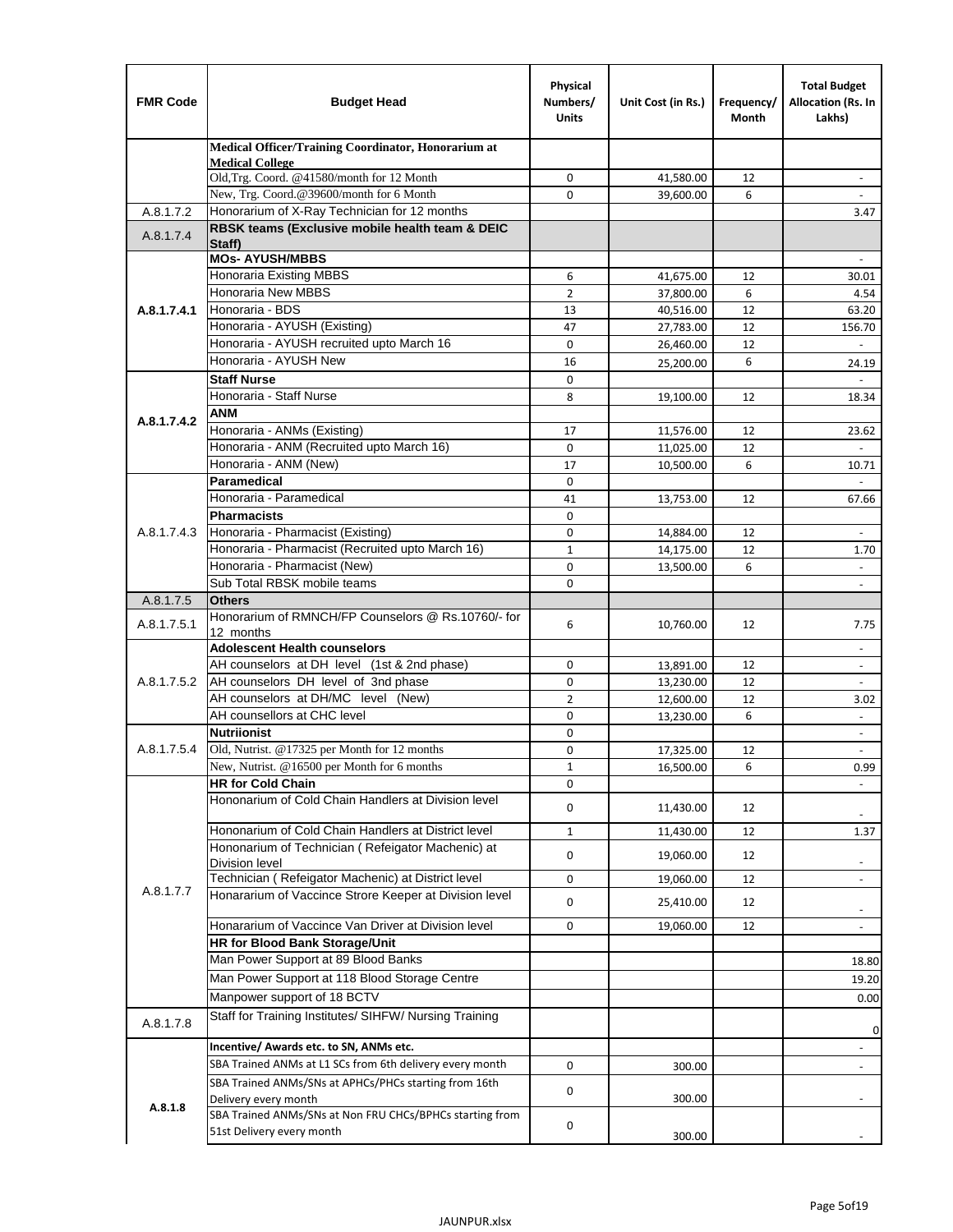| <b>FMR Code</b>    | <b>Budget Head</b>                                                                                      | Physical<br>Numbers/<br><b>Units</b> | Unit Cost (in Rs.) | Frequency/<br>Month | <b>Total Budget</b><br>Allocation (Rs. In<br>Lakhs) |
|--------------------|---------------------------------------------------------------------------------------------------------|--------------------------------------|--------------------|---------------------|-----------------------------------------------------|
|                    | Incentives for EMOC teams at below District level starting from<br>6th CS every month @Rs 3000/CS       | $\mathbf 0$                          | 3,000.00           |                     |                                                     |
| A.8.1.9            | Honorarium of Data Entry Operator at DH                                                                 |                                      |                    |                     | 1.83                                                |
| A.8.1.10           | <b>Other Incentives Schemes (PI.Specify)</b>                                                            |                                      |                    |                     |                                                     |
| A.8.1.10.1         | Fixed difficult area Incentive                                                                          | $\mathbf 0$                          |                    |                     |                                                     |
| A.8.1.10.2         | FRU Operationalization for Gynae & anaesthetist<br>specialist on call from govt sector for NHPDs & HPDs | 80                                   | 3,000.00           |                     | 2.40                                                |
| A.8.1.10.3         | FRU Operationalization Gynaecologists specialist on call<br>for NHPDs & HPDs                            | 40                                   | 4,500.00           |                     | 1.80                                                |
| A.8.1.10.4         | FRU Operationalization anaesthetist specialist on call for<br><b>NHPDs &amp; HPDs</b>                   | 80                                   | 3,000.00           |                     | 2.40                                                |
| A.8.1.10.5         | Performance based Incentives to RMNCH+A Counsellors<br>in Family Planning @ Rs.50/ client               | 120                                  | 50.00              |                     | 0.06                                                |
| A.8.1.11           | <b>Support Staff for Health Facilities</b>                                                              |                                      |                    |                     |                                                     |
|                    | <b>HR-NRC</b>                                                                                           |                                      |                    |                     | $\overline{\phantom{m}}$                            |
|                    | Cook                                                                                                    |                                      |                    |                     |                                                     |
|                    | Old, Cook @7500 per Month for 12 months                                                                 | 0                                    | 7,500.00           | 12                  | $\Box$                                              |
|                    | New, Cook @7500 per Month for 6 months                                                                  | $\mathbf{1}$                         | 7,500.00           | 6                   | 0.45                                                |
|                    | <b>Care Taker</b><br>Old, Caretaker @6400 per Month for 12 months                                       | $\mathbf 0$                          | 6,400.00           | 12                  | ä,                                                  |
|                    | New, Caretaker @6400 per Month for 6 months                                                             | $\mathbf{1}$                         | 6,400.00           | 6                   | 0.38                                                |
|                    | <b>Cleaner</b>                                                                                          |                                      |                    |                     |                                                     |
|                    | Old, Cleaner @6400 per Month for 12 months                                                              | 0                                    | 6,400.00           | 12                  |                                                     |
|                    | New, Cleaner @6400 per Month for 6 months                                                               | $\mathbf{1}$                         | 6,400.00           | 6                   | 0.38                                                |
|                    | <b>HR-SNCU</b>                                                                                          |                                      |                    |                     |                                                     |
| A.8.1.11.f         | Cleaner/ Ward Ayah/Security Guard                                                                       |                                      |                    |                     |                                                     |
|                    | Existing CL/WA Honorarium @ Rs. 6400/monty for 12<br>months                                             | $\mathbf 0$                          | 6,400.00           | 12                  |                                                     |
|                    | New CL/WA/SG Honorarium @ Rs. 6400/month for 6<br>month                                                 | 9                                    | 6,400.00           | 6                   | 3.46                                                |
|                    | <b>Data Entry Oprator</b><br>old DEO Honorarium @ Rs.12000/- p.m. for 12 months                         |                                      |                    |                     |                                                     |
|                    |                                                                                                         | $\mathbf 0$                          | 12,000.00          | 12                  |                                                     |
|                    | New DEO Honorarium @ Rs.12000/- p.m. for 6 months                                                       | $\mathbf{1}$                         | 12,000.00          | 6                   | 0.72                                                |
|                    | Human Resource Pediatric Intencive Care unit (PICU)                                                     |                                      |                    |                     |                                                     |
|                    | Ward Aaya/Sweeper Honorarium @ Rs. 6400/Month for 6                                                     |                                      |                    |                     |                                                     |
|                    | months                                                                                                  | 0                                    | 6,400.00           | 6                   |                                                     |
|                    | Sub-total HR                                                                                            |                                      |                    |                     | 792.00                                              |
|                    |                                                                                                         |                                      |                    |                     |                                                     |
| A.9<br>A.9.1       | <b>TRAINING</b><br>Skill lab                                                                            |                                      |                    |                     |                                                     |
| A.9.1.3            | Training Motivation and follow up visit                                                                 |                                      |                    |                     | 0                                                   |
| A.9.3              | <b>Maternal Health Training</b>                                                                         |                                      |                    |                     | $\blacksquare$                                      |
| A.9.3.1.4          | Training of ANMs / LHVs in SBA                                                                          |                                      |                    |                     | $\overline{\phantom{a}}$                            |
| A.9.3.7            | Other maternal health training (please specify)                                                         |                                      |                    |                     |                                                     |
| A.9.3.7.1          | MDR training of District and Block level officials                                                      | 5                                    | 22,950.00          |                     | 1.15                                                |
| A.9.3.7.5          | ANM Training on new ANC guidelines and HRPs                                                             |                                      |                    |                     |                                                     |
|                    | District level                                                                                          | 4                                    | 29,300.00          |                     | 1.17                                                |
|                    | <b>Block Level</b>                                                                                      | 21                                   | 31,050.00          |                     | 6.52                                                |
| A.9.10             | <b>Training (Nursing)</b><br>Strengthening of Existing Training Institutions/Nursing School             |                                      |                    |                     | $\blacksquare$                                      |
| A.9.10.1           | excluding infrastructure and HR.                                                                        | 0                                    | 4,300,000.00       |                     |                                                     |
| A.9.10.2           | New Training Institutions/School                                                                        | $\mathbf{1}$                         | 152,000.00         |                     | 1.52                                                |
|                    | <b>National Dewarming Day</b>                                                                           |                                      |                    |                     |                                                     |
| A.9.11.3           | Orientaion meeting-District level                                                                       | 1                                    | 5000               | $\overline{2}$      | 0.10                                                |
|                    | Orientaion meeting-Block level                                                                          | 21                                   | 7500               | $\overline{2}$      | 3.15                                                |
| A.9.12<br>A.9.12.1 | <b>RBSK training</b><br>RBSK Training -Training of Mobile health team -                                 |                                      |                    |                     |                                                     |
|                    | technical and managerial (5 days)                                                                       |                                      |                    |                     | 0                                                   |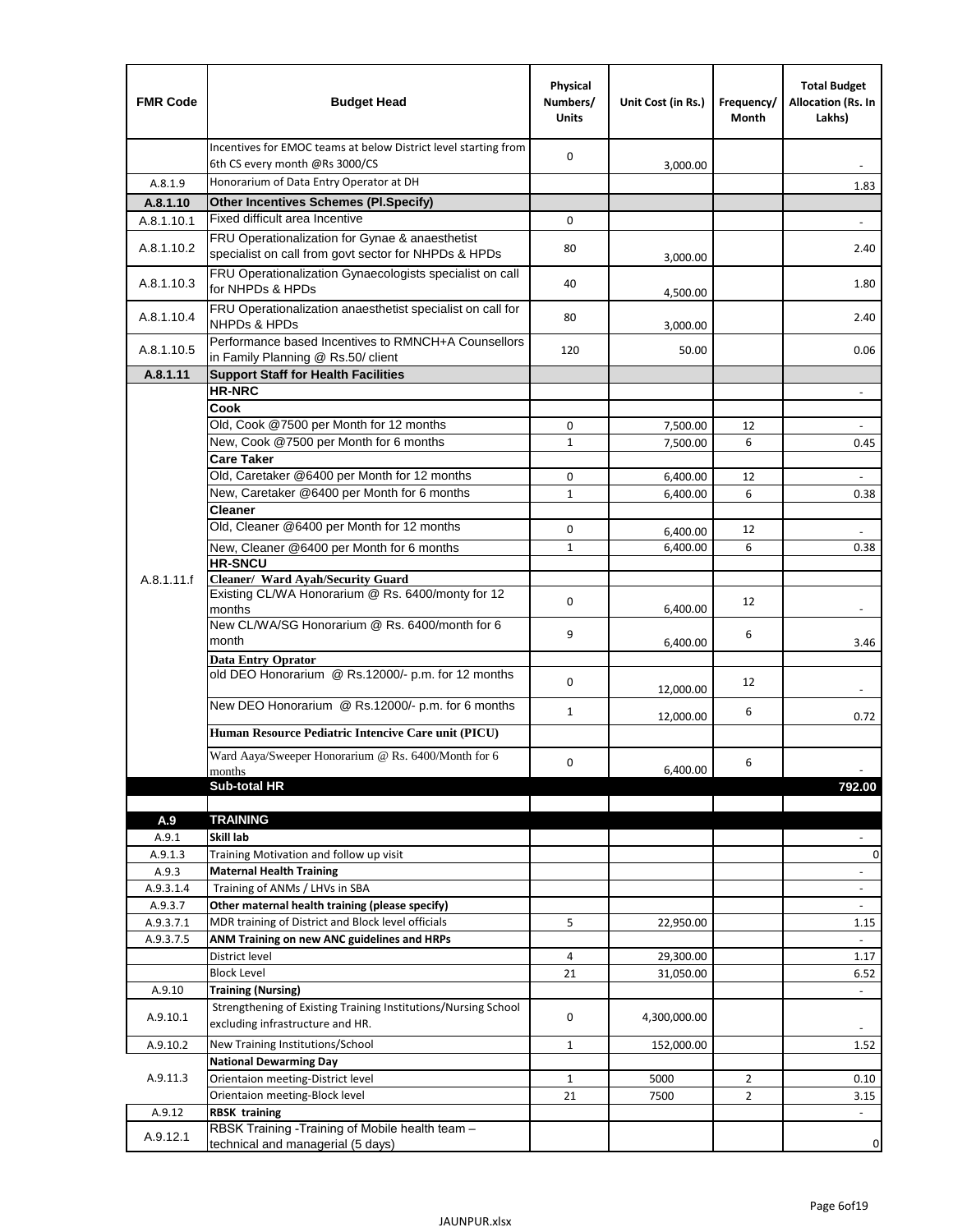| <b>FMR Code</b>    | <b>Budget Head</b>                                                                           | Physical<br>Numbers/<br><b>Units</b> | Unit Cost (in Rs.) | Frequency/<br><b>Month</b> | <b>Total Budget</b><br>Allocation (Rs. In<br>Lakhs) |
|--------------------|----------------------------------------------------------------------------------------------|--------------------------------------|--------------------|----------------------------|-----------------------------------------------------|
|                    | <b>Sub-total Training</b>                                                                    |                                      |                    |                            | 13.61                                               |
|                    |                                                                                              |                                      |                    |                            |                                                     |
| A.10               | <b>PROGRAMME MANAGEMENT</b>                                                                  |                                      |                    |                            |                                                     |
| A.10.2             | Contractual Staff for DPMSU recruited and in position                                        |                                      |                    |                            |                                                     |
| A.10.2.1           | District Programme Manager                                                                   | $\mathbf{1}$                         | 39,690.00          | 12                         | 4.76                                                |
| A.10.2.2           | District Accounts Manager                                                                    | 1                                    | 32,303.00          | 12                         | 3.88                                                |
| A.10.2.3           | District Data Manager                                                                        | $\mathbf{1}$                         | 22,050.00          | 12                         | 2.65                                                |
| A.10.2.4           | Consultants/ Programme Officers (Kindly Specify)                                             | $\mathbf 0$                          |                    |                            |                                                     |
|                    | Honorarium of RKSK Coordinator                                                               | 0                                    | 25,000.00          | 9                          | $\overline{\phantom{a}}$                            |
| A.10.2.5           | Accountants                                                                                  | 0                                    |                    |                            |                                                     |
| A.10.2.6           | Data Entry Operators                                                                         | 0                                    |                    |                            | $\overline{\phantom{a}}$                            |
| A.10.2.7           | Support Staff (Kindly Specify)                                                               | $\mathbf{1}$                         | 8,269.00           | 12                         | 0.99                                                |
| A.10.2.8.1         | Operational Cost for DPMU unit                                                               | $\mathbf{1}$                         | 89,250.00          | 12                         | 10.71                                               |
| A.10.2.8.5         | <b>DEIC Managers</b>                                                                         | $\mathbf 0$                          | 33,000.00          | 10                         |                                                     |
| A.10.3             | <b>Strengthening of Block PMU</b>                                                            |                                      |                    |                            |                                                     |
| A.10.3.1           | <b>Block Programme Manager</b>                                                               |                                      |                    |                            | 58.21                                               |
| A.10.3.2           | <b>Block Accounts Manager</b>                                                                |                                      | 12,128.00          | 12                         | 27.65                                               |
| A.10.3.7.1         | Operational Cost for BPMU unit<br><b>Concurrent Audit system</b>                             | 21                                   | 15,000.00          | 12                         | 37.80                                               |
| A.10.6             | Monthly Concurrent Audit                                                                     | $\mathbf{1}$                         | 4,500.00           | 12                         | 0.54                                                |
|                    | <b>Block Spesific Work</b>                                                                   | 21                                   | 500.00             | 12                         | 1.26                                                |
| A.10.7             | <b>Mobility Support, Field Visits</b>                                                        |                                      |                    |                            |                                                     |
| A.10.7.2           | DPMU/District                                                                                | 2                                    | 30,000.00          | 12                         | 7.20                                                |
| A.10.7.3           | <b>BPMU/Block</b>                                                                            | 21                                   | 30,000.00          | 12                         | 75.60                                               |
| A.10.8.1           | Vehicles for Divisional / AD office                                                          | 0                                    | 30,000.00          | 12                         | $\mathbf{r}$                                        |
|                    |                                                                                              |                                      |                    |                            |                                                     |
|                    | <b>Sub-total Programme Management</b>                                                        |                                      |                    |                            | 231.25                                              |
|                    | Total of RMNCH+A                                                                             |                                      |                    |                            | 3,318.57                                            |
|                    |                                                                                              |                                      |                    |                            |                                                     |
| в                  | Additionalities under NRHM (Mission Flexible Pool)                                           |                                      |                    |                            |                                                     |
|                    |                                                                                              |                                      |                    |                            |                                                     |
| <b>B1</b>          | <b>ASHA</b><br><b>Supplementary training for ASHAs</b>                                       |                                      |                    |                            |                                                     |
| B1.1.1.3           | TOT of ASHA Trainer- I round (at RHFWTC)                                                     |                                      |                    |                            |                                                     |
| B1.1.1.3.1         | Batch cost+Equipment+Module+ Monitoring Visit                                                |                                      |                    |                            |                                                     |
| B1.1.1.3.2         | TOT of ASHA Trainers -II Round (at RHFWTC)                                                   |                                      |                    |                            |                                                     |
| B1.1.1.4           | Post training support and supervision                                                        |                                      |                    |                            | $\sim$                                              |
|                    | Supervision costs by ASHA facilitators<br>(12 months)                                        |                                      |                    |                            | 123.60                                              |
| B1.1.1.4.1         | Supervision costs by ASHA facilitators<br>(6 months)                                         |                                      |                    |                            |                                                     |
|                    |                                                                                              |                                      |                    |                            |                                                     |
| B1.1.1.4.2         | Monthly review Meeting of ASHA Sangini with BCPM                                             |                                      |                    |                            | 3.71                                                |
| B <sub>1.1.3</sub> | Performance Incentive/Other Incentive to ASHAs (if                                           |                                      |                    |                            |                                                     |
| B1.1.3.1           | any)<br><b>ASHA incentives under Maternal Health</b>                                         |                                      |                    |                            |                                                     |
| B1.1.3.1.2         | Maternal Death Audit Information                                                             | 338                                  | 200.00             |                            | 0.68                                                |
| B1.1.3.2           | Incentive to ASHA under Child Health                                                         |                                      |                    |                            | $\omega$                                            |
| B1.1.3.2.1         | Incentive for Home Based Newborn Care programme                                              | 85590                                | 250.00             |                            | 213.98                                              |
| B1.1.3.2.4         | Incentive for referral of SAM cases to NRC @ Rs.50/Case                                      | 240                                  | 50.00              |                            | 0.12                                                |
| B1.1.3.2.5         | Incentive for follow up of discharge of SAM children from<br>NRCs @ Rs. 100/ for 4 Follow up | 240                                  | 100.00             |                            | 0.24                                                |
| B1.1.3.3           | ASHA Incentives under family planning (ESB/ PPIUCD/<br>Others)                               |                                      |                    |                            |                                                     |
| B1.1.3.3.1         | ASHA PPIUCD incentive for accompanying the client for<br>PPIUCD insertion                    | 2856                                 | 150.00             |                            | 4.28                                                |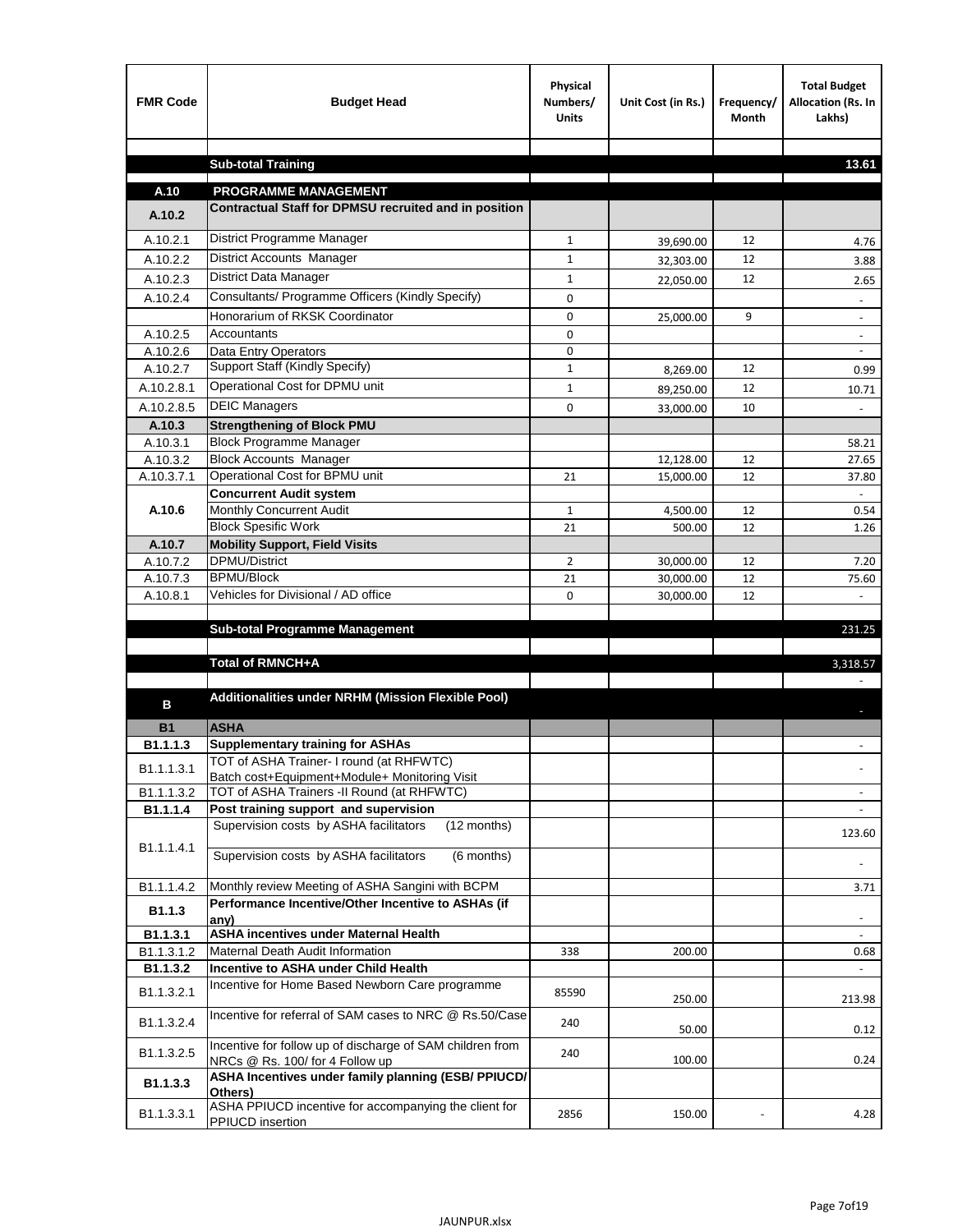| <b>FMR Code</b>            | <b>Budget Head</b>                                                                                                                                                                             | Physical<br>Numbers/<br><b>Units</b> | Unit Cost (in Rs.) | Frequency/<br>Month | <b>Total Budget</b><br><b>Allocation (Rs. In</b><br>Lakhs) |
|----------------------------|------------------------------------------------------------------------------------------------------------------------------------------------------------------------------------------------|--------------------------------------|--------------------|---------------------|------------------------------------------------------------|
|                            | ASHA incentive under ESB scheme for promoting<br>spacing of births @ 500/- per ASHA/client                                                                                                     | 870                                  | 500.00             |                     | 4.35                                                       |
| B <sub>1.1</sub> , 3, 3, 2 | Spacing for 2 years after marriage @ 500/- per<br>ASHA/client                                                                                                                                  | 888                                  | 500.00             |                     | 4.44                                                       |
| B1.1.3.3.3                 | ASHA Incentive under ESB scheme for promoting<br>adoption of limiting method upto two children @ Rs. 1000<br>per client                                                                        | 1072                                 | 1,000.00           |                     | 10.72                                                      |
| B1.1.3.6                   | <b>ASHA Incentives (other)</b>                                                                                                                                                                 |                                      |                    |                     |                                                            |
| B <sub>1.1</sub> , 3, 5, 3 | ASHA incentive for NDD for 2 round                                                                                                                                                             | 4145                                 | 100.00             | $\overline{2}$      | 8.29                                                       |
| B <sub>1.1</sub> .3.6.1    | Amount to be released for 12 months for Routine<br>activities (4 month incentive for ASHAs those are yet to<br>be placed)                                                                      |                                      |                    |                     | 440.52                                                     |
| B <sub>1.1</sub> .3.6.4    | Incentive to ASHA Facilitator (12 Months)                                                                                                                                                      |                                      |                    |                     | 7.42                                                       |
| B <sub>1.1</sub> .3.6.5    | Reimbursement of travel expenses for accompanying a<br>woman to facility for surgical abortion (MVA/EVA) @<br>Rs.150/-per case                                                                 | 60                                   | 150.00             |                     | 0.09                                                       |
| B <sub>1.1</sub> .3.6.6    | Reimbursement of travel expenses for accompanying a<br>woman to facility for medical abortion (MMA) @ Rs.225/-<br>per case                                                                     | 60                                   | 225.00             |                     | 0.14                                                       |
| B1.1.3.6.9                 | ASHA Torch (NO. of ASHA +AF) @ Rs. 262.20                                                                                                                                                      |                                      |                    |                     | 11.41                                                      |
| B1.1.3.7                   | Other (support provisions to ASHA such as uniform,                                                                                                                                             |                                      |                    |                     |                                                            |
| B <sub>1.1</sub> .3.7.2    | diary, ASHA Ghar etc)<br>ASHA Payment Voucher, Payment Register and VHIR<br>1.@ Rs. 25/ASHA, 2.@Rs.50/AF, 3.@Rs.150/block for<br>ASHa master payment register,<br>4. @Rs.174.5/ASHA/B1.1.3.7.2 |                                      |                    |                     | 8.40                                                       |
| B <sub>1.1</sub> , 3, 7, 4 | ASHA SAREE (TA/DA for Attending monthly meeting) No.<br>of ASHA+AF @ Rs.450                                                                                                                    |                                      |                    |                     | 19.58                                                      |
| B <sub>1.1</sub> .5.1      | Honorarium of Regional Coordinator                                                                                                                                                             |                                      |                    |                     |                                                            |
| B <sub>1.1.5.2</sub>       | Honararium of District Community Process Manager                                                                                                                                               | $\mathbf{1}$                         | 32,303.00          | 12                  | 3.88                                                       |
| B1.1.5.3                   | Honararium of Block Community Process Manager                                                                                                                                                  | 21                                   | 12,000.00          | 12                  | 30.24                                                      |
|                            | Mobility cost for ARC/AMG                                                                                                                                                                      |                                      |                    |                     |                                                            |
| B <sub>1.1.5.4</sub>       | AMG cost                                                                                                                                                                                       | $\mathbf{1}$                         | 10,000.00          | $\mathbf{1}$        | 0.10                                                       |
|                            | Quarterly BCPM meeting at Divisional Head Quarter @                                                                                                                                            |                                      |                    |                     |                                                            |
|                            | rs. 500/BCPM/qtr.                                                                                                                                                                              |                                      |                    |                     |                                                            |
|                            | <b>Sub Total of ASHA</b>                                                                                                                                                                       |                                      |                    |                     | 896.17196                                                  |
|                            |                                                                                                                                                                                                |                                      |                    |                     |                                                            |
| B.2                        | <b>Untied Fund</b>                                                                                                                                                                             |                                      |                    |                     |                                                            |
| B <sub>2.3</sub>           | <b>CHCs</b>                                                                                                                                                                                    |                                      |                    |                     | 49.31                                                      |
| B <sub>2.4</sub>           | PHCs                                                                                                                                                                                           |                                      |                    |                     | 59.35                                                      |
|                            | <b>Sub Total of Untied Fund</b>                                                                                                                                                                |                                      |                    |                     | 108.66098                                                  |
| <b>B9</b>                  | <b>Mainstreaming of AYUSH</b>                                                                                                                                                                  |                                      |                    |                     |                                                            |
| B.9.1                      | Medical Officers at CHCs/ PHCs (Only AYUSH)                                                                                                                                                    |                                      |                    |                     |                                                            |
| B.9.1.1                    | <b>DH</b>                                                                                                                                                                                      | $\mathbf{1}$                         | 29,106.00          | 12                  | 3.49                                                       |
| B.9.1.2                    | <b>FRUs</b>                                                                                                                                                                                    | 3                                    | 29,106.00          | 12                  | 10.48                                                      |
| B.9.1.3                    | Non FRU SDH/ CHC                                                                                                                                                                               | 8                                    | 29,106.00          | 12                  | 27.94                                                      |
| B.9.1.4                    | 24 X 7 PHC                                                                                                                                                                                     | 10                                   | 29,106.00          | 12                  | 34.93                                                      |
| B.9.1.5                    | Non-24 X 7 PHCs/ APHCs                                                                                                                                                                         | $\overline{2}$                       | 29,106.00          | 12                  | 6.99                                                       |
| <b>B.9.2</b>               | Other Staff Nurses and Supervisory Nurses/ AYUSH<br>pharmacists (Only AYUSH)                                                                                                                   |                                      |                    |                     |                                                            |
| B.9.2.1                    | DH                                                                                                                                                                                             | $\mathbf{1}$                         | 10,914.75          | 12                  | 1.31                                                       |
| B.9.2.2                    | <b>FRUs</b>                                                                                                                                                                                    | $\mathbf{1}$                         | 10,914.75          | 12                  | 1.31                                                       |
| B.9.2.3                    | Non FRU SDH/ CHC                                                                                                                                                                               | 5                                    | 10,914.75          | 12                  | 6.55                                                       |
| B.9.2.4                    | 24 X 7 PHC                                                                                                                                                                                     | 5                                    | 10,914.75          | 12                  | 6.55                                                       |
| B.9.2.5                    | Non-24 X 7 PHCs                                                                                                                                                                                | 0                                    |                    | 12                  |                                                            |
|                            |                                                                                                                                                                                                |                                      | 10,914.75          |                     | $\overline{\phantom{a}}$                                   |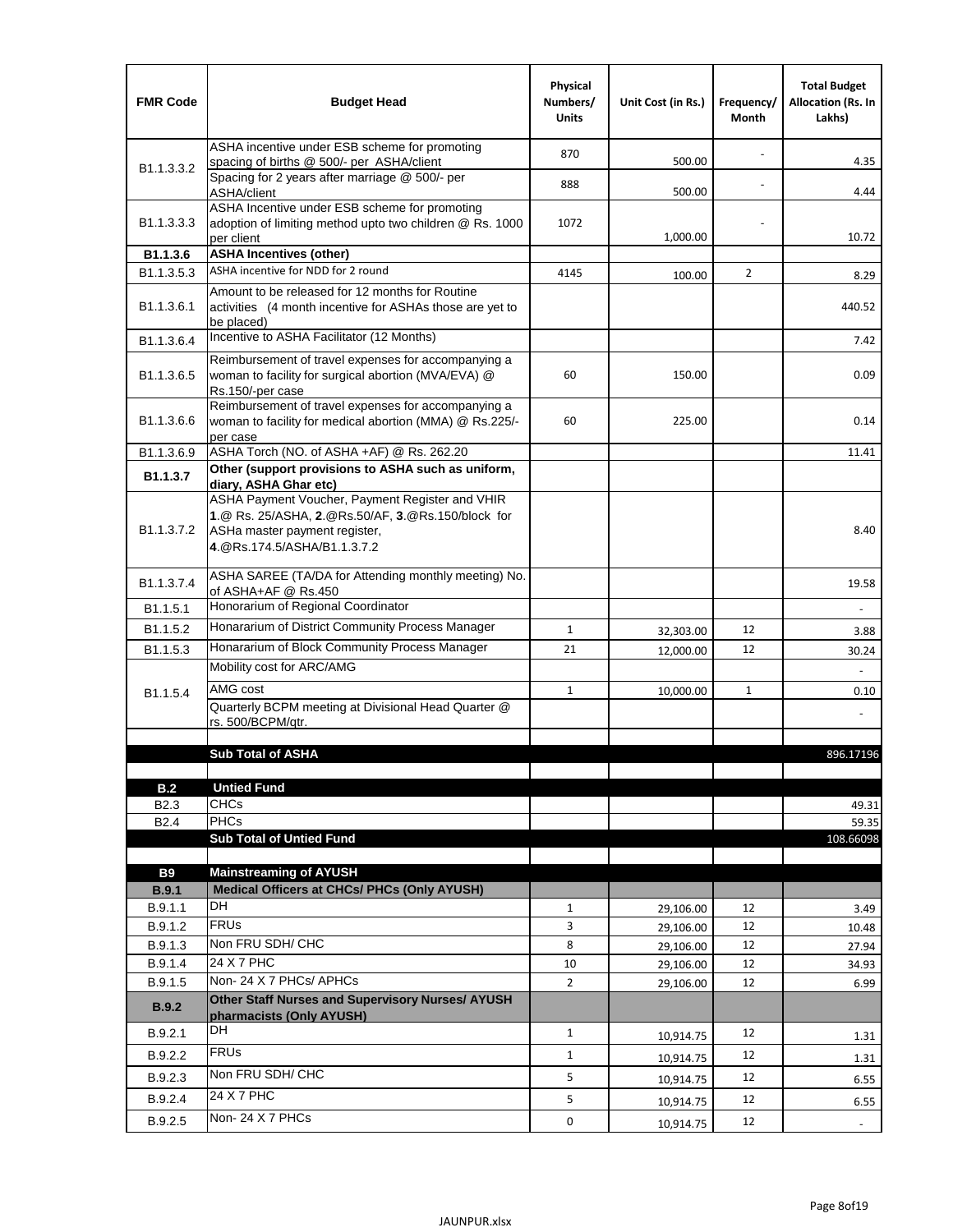| <b>FMR Code</b> | <b>Budget Head</b>                                                                              | Physical<br>Numbers/<br><b>Units</b> | Unit Cost (in Rs.) | Frequency/<br>Month | <b>Total Budget</b><br>Allocation (Rs. In<br>Lakhs) |
|-----------------|-------------------------------------------------------------------------------------------------|--------------------------------------|--------------------|---------------------|-----------------------------------------------------|
|                 | Panchkarma Unit Lokbabdhu Rajnarayna Joint<br><b>Hospital, Lucknow</b>                          |                                      |                    |                     |                                                     |
| B.9.2.6         | Honararium of Panchkarma Technician (1Male and 1<br>Female)                                     | 0                                    | 10,000.00          | 12                  |                                                     |
|                 | Honorarium of Panchkarma Attendent                                                              | 0                                    | 8,000.00           | 12                  |                                                     |
|                 | Lumpsum amount for Sweeper (Safai Karmi)                                                        |                                      |                    |                     | 0                                                   |
| <b>B9.3</b>     | <b>Other Activities (Excluding HR)</b>                                                          |                                      |                    |                     |                                                     |
| B9.3.1          | Contingency AYUSH wings                                                                         | $\mathbf{1}$                         | 20,000.00          |                     | 0.20                                                |
| B9.3.3          | Establishment of Panchkarma Unit                                                                |                                      |                    |                     | $\mathbf 0$                                         |
| B9.3.4          | Construction of AYUSH Wing                                                                      | 0                                    | 3,000,000.00       |                     |                                                     |
|                 |                                                                                                 |                                      |                    |                     |                                                     |
|                 | Sub Total of Mainstreaming of AYUSH                                                             |                                      |                    |                     | 99.74                                               |
| <b>B10</b>      | <b>IEC-BCC NRHM</b>                                                                             |                                      |                    |                     |                                                     |
|                 | <b>Girls Child Day</b>                                                                          |                                      |                    |                     |                                                     |
| B.10.3.5        | <b>Division level</b>                                                                           | 0                                    | 50,000.00          | 1                   |                                                     |
|                 | <b>Block level</b>                                                                              | 21                                   | 10,000.00          | $\mathbf{1}$        | 2.10                                                |
| <b>B.10.7</b>   | Priniting activities (please specify)                                                           |                                      |                    |                     |                                                     |
| B.10.7.1        | SM booklet @Rs 20.00 for all ANCs<br>MCP card @ Rs 10 for all ANCs                              | 121143<br>121143                     | 20.00<br>10.00     |                     | 24.23<br>12.11                                      |
| <b>B.10.7.4</b> | <b>Other printing</b>                                                                           |                                      |                    |                     |                                                     |
| B.10.7.4.1      | <b>IEC-BCC Material for NDD</b>                                                                 |                                      |                    |                     |                                                     |
|                 | IEC material, poster, banner @ Rs. 14000 per block for 2<br>round                               | 21                                   | 14000              | $\overline{2}$      | 5.88                                                |
|                 | Teaching and community hand bills/pumphlets and check<br>list @ Rs. 14000 per block for 2 round | 21                                   | 14000              | 2                   | 5.88                                                |
|                 | 5 Fipchart per block @ Rs. 200 per Flip chart( one time)                                        | 105                                  | 200                | $\mathbf{1}$        | 0.21                                                |
|                 | AWW and Teacher hand out @ Rs. 7 each for 2 round                                               | 8947                                 | $\overline{7}$     | $\overline{2}$      | 1.25                                                |
|                 | ASHA hand out @ Rs. 2 each for 2 round                                                          | 4145                                 | $\overline{2}$     | $\overline{2}$      | 0.17                                                |
|                 | <b>AFHC cards</b>                                                                               |                                      |                    |                     |                                                     |
| B.10.7.4.2      | For DH & MC level Existing AFHS clinics<br>For CHC level Existing AFHS clinics                  | $\overline{2}$<br>0                  | 0.50<br>0.50       | 2000<br>2000        | 0.02<br>$\overline{\phantom{a}}$                    |
|                 | For PHC level existing AFHS clinics                                                             | 0                                    | 0.50               | 2000                | $\omega$                                            |
|                 | AFHC Register (3 register per clinic)                                                           | 6                                    | 150.00             | $\mathbf{1}$        | 0.01                                                |
|                 | Printing of RBSK card and registers                                                             | 0                                    |                    |                     |                                                     |
|                 | MHT Register for AWC<br>MHT Register for School                                                 | 267                                  | 100.00             | $\mathbf{1}$        | 0.27                                                |
|                 | (Class-1 to 12)                                                                                 | 806                                  | 100.00             | $\mathbf{1}$        | 0.81                                                |
| B.10.7.4.3      | RBSK Format (microplan, reporting) @ Rs. 3000/ per                                              | 21                                   | 3,000.00           | $\mathbf{1}$        | 0.63                                                |
|                 | block<br>RBSK card for children of AWC and School                                               |                                      |                    |                     |                                                     |
|                 | AWC (Twice in year)                                                                             | 133396                               | 1.20               |                     | 1.60                                                |
|                 | School (Class 1 to 12)                                                                          | 402847                               | 0.75               |                     | 3.02                                                |
|                 | <b>Sub Total IEC</b>                                                                            |                                      |                    |                     | 58.19                                               |
|                 |                                                                                                 |                                      |                    |                     |                                                     |
| <b>B.11</b>     |                                                                                                 |                                      |                    |                     |                                                     |
| B.11.2.5        | Recurring support of 18 BCTV                                                                    |                                      |                    |                     | 0                                                   |
| <b>B14</b>      | Innovations (if any)                                                                            |                                      |                    |                     |                                                     |
|                 | Religious and Community Leaders Meet @ Rs.                                                      |                                      |                    |                     |                                                     |
| B14.6           | 10000/District/meeting                                                                          | $\mathbf{1}$                         | 10,000.00          |                     | 0.10                                                |
| B14.11          | Rogi Sahayata Kendra @ Rs. 664200 including 5%<br>increment in HR cost                          |                                      |                    |                     |                                                     |
| B14.12          | AAA Platform - Monitoring & Microplanning meeting for<br>frontline workers                      |                                      |                    |                     |                                                     |
|                 | Nurse Mentor Programme and Establishment of Mini                                                |                                      |                    |                     |                                                     |
|                 | <b>Skill Lab</b>                                                                                |                                      |                    |                     |                                                     |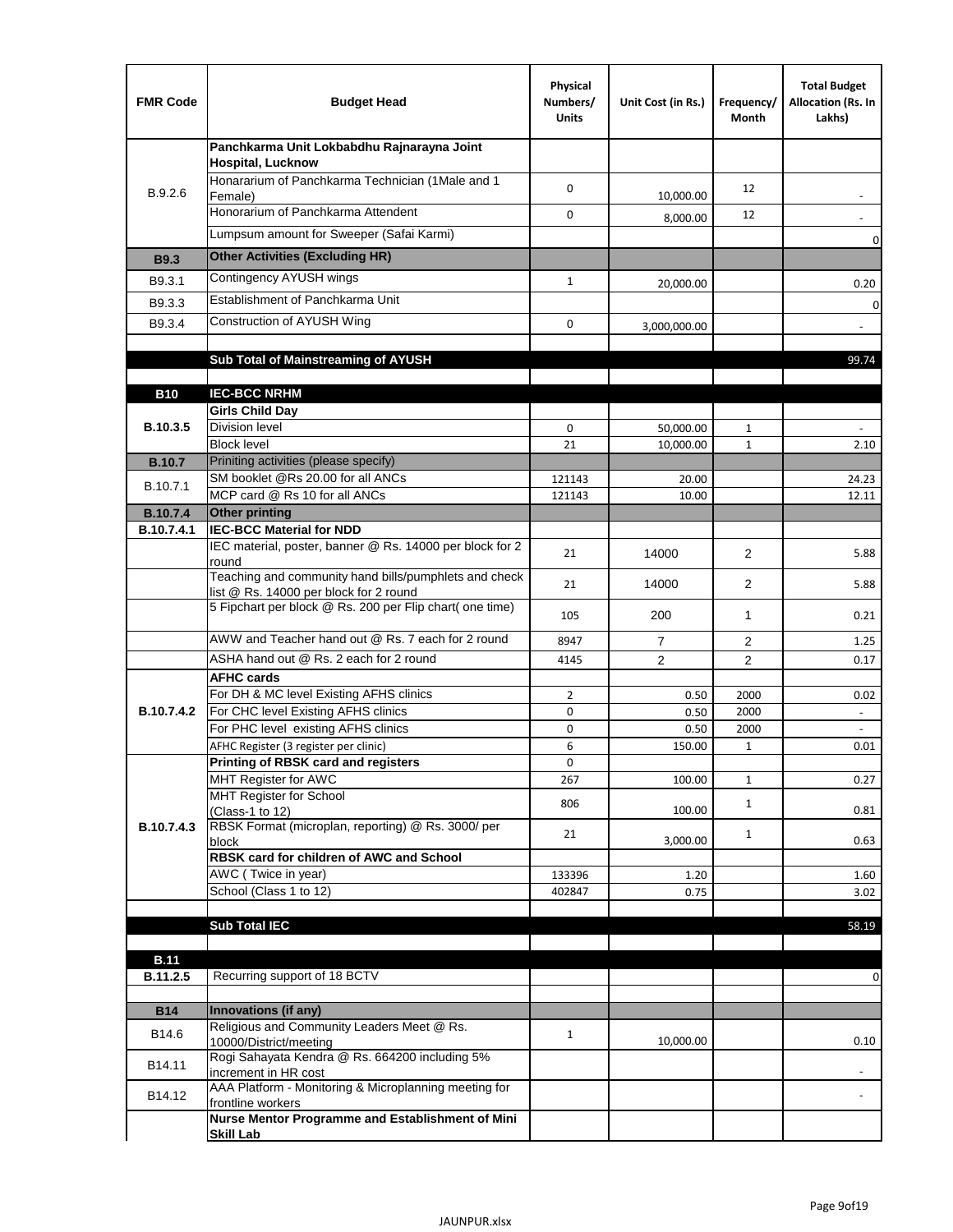| <b>FMR Code</b>     | <b>Budget Head</b>                                                                              | Physical<br>Numbers/<br><b>Units</b> | Unit Cost (in Rs.) | Frequency/<br>Month | <b>Total Budget</b><br>Allocation (Rs. In<br>Lakhs) |
|---------------------|-------------------------------------------------------------------------------------------------|--------------------------------------|--------------------|---------------------|-----------------------------------------------------|
| B14.19              | Honoraium of Naurse Mentor (Existing)                                                           | 0                                    | 38,588.00          | 12                  |                                                     |
|                     | Honoraium of Naurse Mentor for 12 montys (New)                                                  | 0                                    | 36,750.00          | 12                  | $\overline{a}$                                      |
|                     | Honoraium of Naurse Mentor fro 10 months (New)                                                  | 0                                    | 36,750.00          | 10                  | $\blacksquare$                                      |
| B14.22              | Training Strategy for Village Health and Nutrition Days<br>(VHNDs)                              |                                      |                    |                     | 10.93                                               |
|                     | Free Transport Facilities to PLHIV(People Living with                                           |                                      |                    |                     |                                                     |
| B14.25              | HIV) for treatment                                                                              |                                      |                    |                     |                                                     |
|                     | On ART cost                                                                                     |                                      |                    |                     | 22.91                                               |
|                     | <b>PRE ART Cost</b>                                                                             |                                      |                    |                     | 5.89                                                |
|                     | <b>KAYAKALP' Award Scheme</b>                                                                   |                                      |                    |                     |                                                     |
|                     | Training for Swachha Bharat Abhiyan                                                             |                                      |                    |                     |                                                     |
|                     | Awareness cum Internal Assessors Training Workshop @                                            |                                      |                    |                     |                                                     |
|                     | Rs. 33000/Disitrict                                                                             |                                      |                    |                     | 0.33                                                |
|                     | District level Hospital Rs. 20000/District                                                      |                                      |                    |                     | 0.20                                                |
|                     | <b>CHC</b> level                                                                                | 3                                    | 15,000.00          |                     | 0.45                                                |
|                     | PHC level                                                                                       | $\overline{7}$                       | 6,000.00           |                     | 0.42                                                |
| B14.29              | <b>Internal Assessment</b>                                                                      |                                      |                    |                     |                                                     |
|                     | District level Hospital (Quarterly)                                                             | 3                                    | 2,000.00           | 4                   | 0.24                                                |
|                     | CHC level (Quarterly)                                                                           | 3                                    | 1,000.00           | $\overline{4}$      | 0.12                                                |
|                     | PHC level (Quarterly)                                                                           | $\overline{7}$                       | 500.00             | 4                   | 0.14                                                |
|                     | <b>Peer Assessment</b>                                                                          |                                      |                    |                     |                                                     |
|                     | <b>District level Hospital</b>                                                                  | 3                                    | 25,000.00          |                     | 0.75                                                |
|                     | <b>CHC</b> level                                                                                | 3                                    | 10,000.00          |                     | 0.30                                                |
|                     | PHC level                                                                                       | $\overline{7}$                       | 5,000.00           |                     | 0.35                                                |
|                     | <b>Matritwa Saptah</b>                                                                          |                                      |                    |                     |                                                     |
|                     | District level activities @Rs 50000                                                             | $\mathbf{1}$                         | 50,000.00          |                     | 0.50                                                |
|                     | Mobility support @ Rs 17600/block                                                               | 21                                   | 17,600.00          |                     | 3.70                                                |
| B14.33              | Printing of formats, reports and HRP register @ 50/ANM                                          | 540                                  | 50.00              |                     | 0.27                                                |
|                     | <b>IEC Support</b>                                                                              |                                      |                    |                     |                                                     |
|                     | District level                                                                                  | 1                                    | 2,500.00           |                     | 0.03                                                |
|                     | <b>Block Level</b>                                                                              | 21                                   | 25,000.00          |                     | 5.25                                                |
|                     | hoarding 5/dist & 1/FRU & 1/block @ Rs. 2000/-                                                  | 30                                   | 2,000.00           |                     | 0.60                                                |
|                     | <b>Gestational Diabetes Mallitius Pilot - 18 districts</b>                                      |                                      |                    |                     |                                                     |
|                     |                                                                                                 |                                      |                    |                     |                                                     |
| B14.34              | Glucometer @ 1 /ANM+2/Block+2 additional<br>Procurement of Glucose 75mg, (2*all ANCs+24*5%GDMs) | 0                                    | 3,000.00           |                     |                                                     |
|                     |                                                                                                 | 0                                    | 25.00              |                     |                                                     |
|                     | Insulin 9 vials *5% ANCs                                                                        | 0                                    | 50.00              |                     | $\blacksquare$                                      |
|                     | with syringe (900 units/+18 syringes)<br><b>Misoprost Distribution for Home Deliveries</b>      | 0                                    | 20.00              |                     |                                                     |
|                     | Printing of registers @ Rs50.00 each                                                            |                                      |                    |                     |                                                     |
|                     |                                                                                                 |                                      |                    |                     | $\overline{\phantom{a}}$                            |
| B14.35              | Budget for Tab Mesoprostol procurement in Lakh<br>ASHA Incentive @ Rs.100.00 each case in Lakh  |                                      |                    |                     | $\blacksquare$                                      |
|                     | Block level ANM/ ASHAs training @ 23650/ in Lakh                                                |                                      |                    |                     | $\overline{\phantom{a}}$                            |
|                     | District Orientation meeting @Rs 20000, in Lakh                                                 |                                      |                    |                     | $\omega$                                            |
|                     | <b>Sub Total Innovation</b>                                                                     |                                      |                    |                     | 53.47                                               |
| <b>B15</b>          | <b>Planning, Implementation and Monitoring</b>                                                  |                                      |                    |                     |                                                     |
| <b>B15.2</b>        | <b>Quality Assurance</b>                                                                        |                                      |                    |                     |                                                     |
| B <sub>15.2.2</sub> | <b>Division Level Human Resource</b>                                                            | 0                                    |                    |                     |                                                     |
|                     | Honorarium of Existing Divisonal Consultant - Quality @                                         |                                      |                    |                     |                                                     |
|                     | Rs. 45000/month for 10 months                                                                   | 0                                    | 45,000.00          | 10                  |                                                     |
|                     | Honorarium of Vacant Divisonal Consultant - Quality @<br>Rs. 45000/month for 2 months           | 0                                    | 45,000.00          | $\overline{2}$      |                                                     |
|                     | Honararium of Existing Divisonal Consultant - Public                                            | 0                                    | 45,000.00          | $\overline{2}$      |                                                     |
|                     | Health @ Rs.45000/PM for 10 Months<br>Honararium of Vacant Divisonal Consultant - Public Health |                                      |                    |                     |                                                     |
|                     | @ Rs.45000/PM for 2 Months                                                                      | 0                                    | 45,000.00          | 10                  |                                                     |
|                     | Data Entry Operator @Rs 12000/PM for 2 Month ("New<br>Position)                                 | 0                                    | 12,000.00          | $\overline{2}$      |                                                     |
|                     | <b>District Level Human Resource</b>                                                            |                                      |                    |                     |                                                     |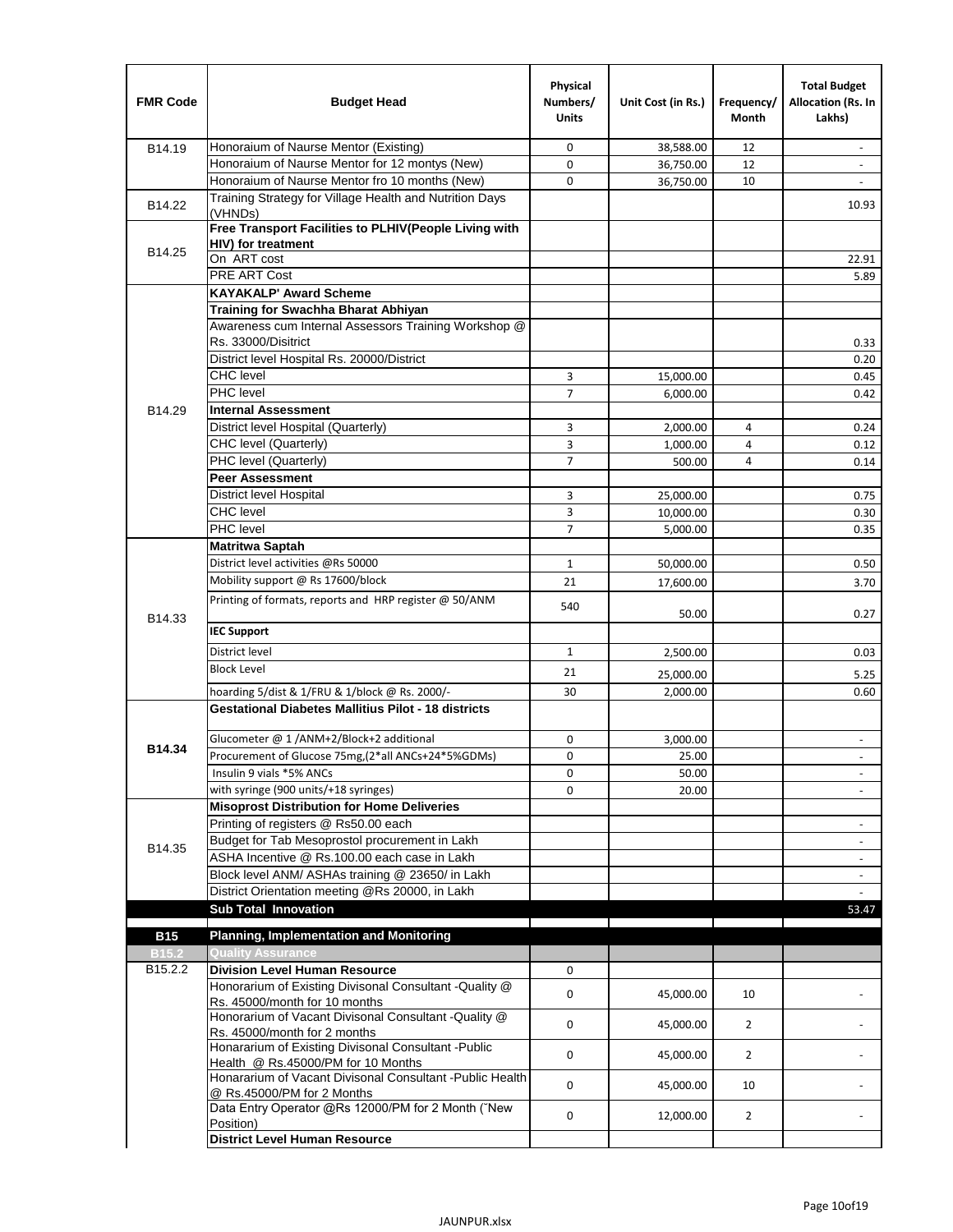| <b>FMR Code</b>         | <b>Budget Head</b>                                                                                | Physical<br>Numbers/<br><b>Units</b> | Unit Cost (in Rs.) | Frequency/<br><b>Month</b> | <b>Total Budget</b><br>Allocation (Rs. In<br>Lakhs) |
|-------------------------|---------------------------------------------------------------------------------------------------|--------------------------------------|--------------------|----------------------------|-----------------------------------------------------|
|                         | Honorarium of Existing District Consultant -Quality @ Rs.<br>40000/month for 10 months            | $\mathbf 0$                          | 40,000.00          | 10                         |                                                     |
|                         | Honorarium of Vacant District Consultant -Quality @ Rs.<br>40000/month for 2 months               | $\mathbf{1}$                         | 40,000.00          | $\overline{2}$             | 0.80                                                |
|                         | Honararium of Existing Hospital Quality Manager @<br>Rs.35000/PM for 10 Months                    | $\mathbf{1}$                         | 35,000.00          | 10                         | 3.50                                                |
|                         | Honararium of Vacant Hospital Quality Manager @<br>Rs.35000/PM for 2 Months                       | $\mathbf 0$                          | 35,000.00          | $\overline{2}$             |                                                     |
|                         | Data Entry Operator @ Rs 12000/PM for 2 Month ("New<br>Position)                                  | $\mathbf{1}$                         | 12,000.00          | $\overline{2}$             | 0.24                                                |
| B15.2.4                 | <b>Review meetings</b>                                                                            |                                      |                    |                            |                                                     |
| B <sub>15.2</sub> .4.2  | Division                                                                                          | 0                                    | 5,000.00           |                            |                                                     |
|                         | <b>District</b>                                                                                   | $\overline{2}$                       | 2,000.00           |                            | 0.04                                                |
| B15.2.5.2               | Monitoring and Supportive Supervision Visits-Divisional<br>QUA (10 visits per month) for 6 months | $\mathbf 0$                          | 1,800.00           |                            |                                                     |
|                         | Monitoring and Supportive Supervision Visits-District<br>QUA (10 visits per month) for 6 months   | 60                                   | 1,200.00           |                            | 0.72                                                |
|                         | <b>Office Equipments-District &amp; Division</b>                                                  |                                      |                    |                            |                                                     |
|                         | <b>Division Level</b>                                                                             |                                      |                    |                            |                                                     |
|                         | Office Equipment @ Rs.3.5 Lac/Division                                                            |                                      |                    |                            | $\sim$                                              |
| B15.2.5.5               | Operational cost @ Rs.17000/-PM for 10 Month                                                      |                                      |                    |                            | $\pmb{0}$                                           |
|                         | <b>District Level</b>                                                                             |                                      |                    |                            |                                                     |
|                         | Office Equipment @ Rs.3.5 Lac/District                                                            | 0                                    | 350,000.00         | $\mathbf{1}$               | $\blacksquare$                                      |
|                         | Operational cost @ Rs.14000/-PM for 10 Month                                                      | $1\,$                                | 14,000.00          | 10                         | 1.40                                                |
| B15.2.5.6               | <b>Operational Cost for District Hospitals</b>                                                    | $\mathbf{1}$                         | 2,000.00           |                            | 0.02                                                |
|                         | <b>Sub Total Quality Assurance</b>                                                                |                                      |                    |                            | 6.72                                                |
| B15.3                   | <b>Monitoring and Evaluation</b>                                                                  |                                      |                    |                            |                                                     |
| B15.3.1                 | <b>HMIS</b>                                                                                       |                                      |                    |                            |                                                     |
| B15.3.1.2               | Data Entry Operators at Block level                                                               |                                      |                    |                            | 32.09                                               |
| B15.3.1.3.1             | HR and Infrastructure for 100% service updation on<br><b>HMIS/MCTS Portal</b>                     |                                      |                    |                            | 5.35                                                |
| B <sub>15.3.1.5.2</sub> | Mobility Support for HMIS & MCTS at District level                                                |                                      |                    |                            | 0.76                                                |
| B15.3.1.6               | Printing of HMIS Formats<br>Printing of MCTS follow-up formats/ services due list/ work           |                                      |                    |                            | 0.85                                                |
| B15.3.2.2               | plan                                                                                              |                                      |                    |                            | 1.45                                                |
| B15.3.2.7               | Internet Connectivity through LAN / data card                                                     |                                      |                    |                            | 1.80                                                |
| B15.3.2.8               | Procurement & Installation of VSAT (Capex)                                                        |                                      |                    |                            | 2.88                                                |
| B15.3.2.12              | Other office expenditure                                                                          |                                      |                    |                            | 4.02                                                |
| B15.3.2.13              | Printing of RCH Registers                                                                         |                                      |                    |                            | 0.62                                                |
|                         | <b>Sub Total of HMIS</b>                                                                          |                                      |                    |                            | 49.82                                               |
| <b>B.16</b>             | <b>PROCUREMENT</b>                                                                                |                                      |                    |                            |                                                     |
| B16.1                   | <b>Procurement of Equipment</b>                                                                   |                                      |                    |                            |                                                     |
|                         | <b>Equipments for Blood Banks/ BSUs</b>                                                           |                                      |                    |                            |                                                     |
| B16.1.1.1               | Equipments For Blood banks/ BCSUs                                                                 |                                      |                    |                            | 0                                                   |
| B16.1.2                 | <b>Equipments For BSUs</b><br>Procurement of equipment: CH                                        |                                      |                    |                            | 14.6                                                |
|                         | Procurement of NRC Computer/Printer/UPS/Data Card @                                               |                                      |                    |                            |                                                     |
| B16.1.2.7               | Rs. 60000/NRC                                                                                     | $\mathbf{1}$                         | 60,000.00          | 0                          | 0.60                                                |
| B16.1.2.8               | Procurement of Computer/Printer/UPS/Data Card -SNCUs                                              |                                      |                    |                            |                                                     |
|                         | for VJB Female Hospital Lucknow<br>Procurement of Equipments for SNCUs for VAB Female             |                                      |                    |                            | 0                                                   |
| B16.1.2.9               | Hospital lucknow                                                                                  |                                      |                    |                            | 0                                                   |
| B16.1.6                 | <b>Equipments for RKSK &amp; RBSK</b>                                                             |                                      |                    |                            |                                                     |
| B16.1.6.1               | <b>Equipments for AFHCs</b>                                                                       | 0                                    | 7,000.00           | $\mathbf{1}$               | ÷,                                                  |
|                         | <b>Equipment for Mobile health teams</b>                                                          | 0                                    |                    |                            |                                                     |
| B16.1.6.3.1<br>*        | No. of Vision Chart<br>(2 chart per team)                                                         | 84                                   | 700                |                            | 0.59                                                |
|                         | No. of weighing scale (1 per team)                                                                | 42                                   | 1000               |                            | 0.42                                                |
|                         | No. of height scale standing (1 per team)                                                         | 42                                   | 10000              |                            | 4.20                                                |
| <b>B.16.2</b>           | <b>Procurement of Drugs</b>                                                                       |                                      |                    |                            |                                                     |
| B.16.2.2.2              | Procurement of drugs under child health (Vitamin A for<br>BSPM) No. of Bottles                    | 23018                                | 58.00              |                            | 13.35                                               |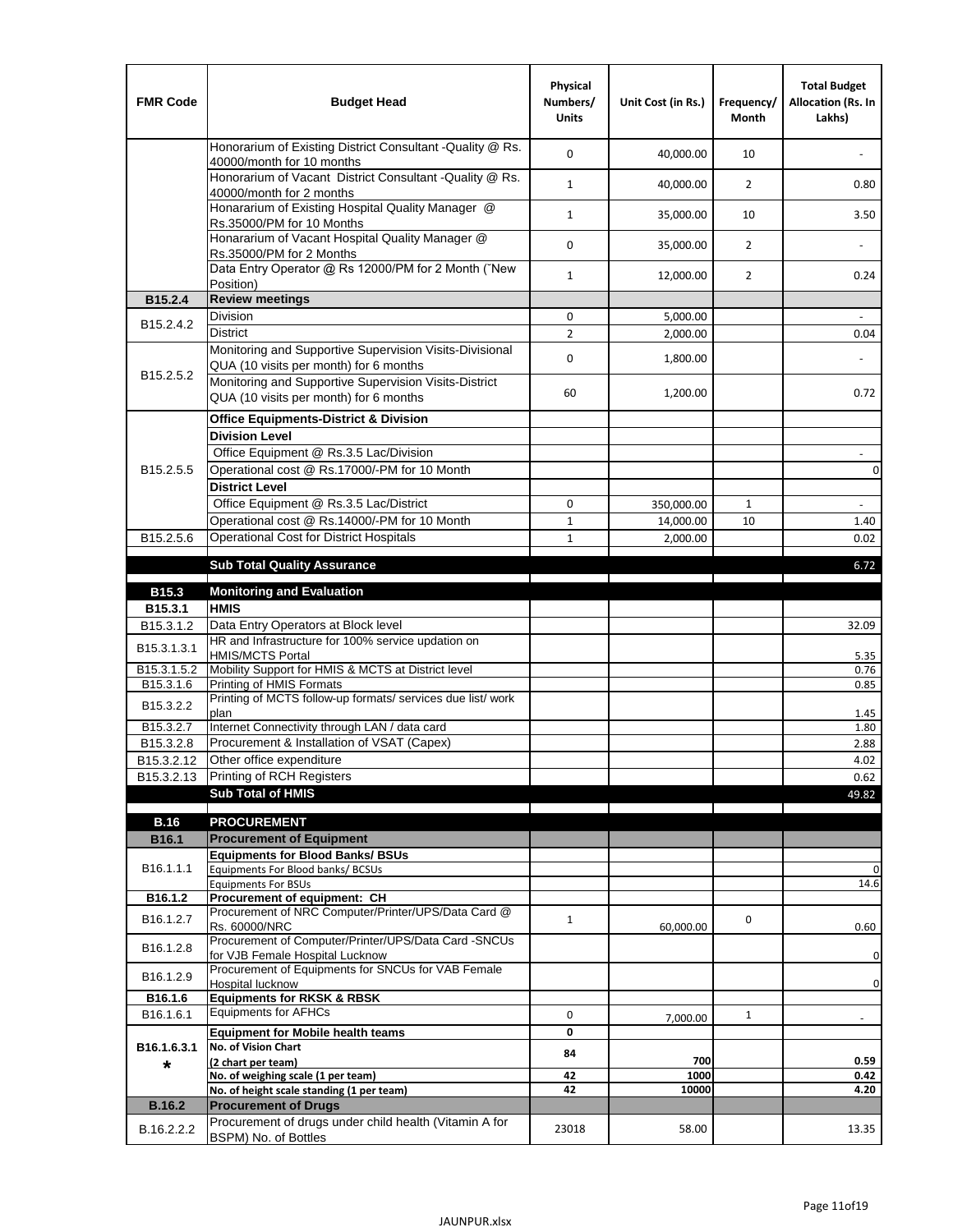| <b>FMR Code</b> | <b>Budget Head</b>                                                            | Physical<br>Numbers/<br><b>Units</b> | Unit Cost (in Rs.) | Frequency/<br>Month | <b>Total Budget</b><br><b>Allocation (Rs. In</b><br>Lakhs) |
|-----------------|-------------------------------------------------------------------------------|--------------------------------------|--------------------|---------------------|------------------------------------------------------------|
| B.16.2.4        | <b>Supplies for IMEP</b>                                                      |                                      |                    |                     |                                                            |
| B.16.2.4.1      | Biomedical waste management - District level                                  |                                      |                    |                     | 20.34                                                      |
| B.16.2.4.2      | Biomedical waste management - CHC/PHC level                                   | 21                                   | 13,109.00          | 12                  | 33.03                                                      |
| B.16.2.4.3      | Cleaning/washing, house-keeping and laundry<br>management - District level    |                                      |                    |                     | 42.30                                                      |
| B.16.2.4.4      | Cleaning/washing, house-keeping and laundry<br>management - CHC/PHC level     |                                      |                    |                     | 41.46                                                      |
| B.16.2.4.7      | Cleanliness of Sub Centers for 6 months                                       | 499                                  | 500.00             | 6                   | 14.97                                                      |
| B.16.2.5.2      | Replenishment of ASHA Drug Kit<br>@300/ Working ASHA                          |                                      |                    |                     | 10.30                                                      |
| B.16.2.6        | <b>National Iron Plus Initiative (Drugs&amp;Supplies)</b>                     |                                      |                    |                     |                                                            |
| B.16.2.6.1      | Children (6m - 60months)                                                      |                                      |                    |                     |                                                            |
| B.16.2.6.1.a    | IFA Syrup (@Rs7.99paisa/50mlBottel)                                           | 545033                               | 7.99               |                     | 43.55                                                      |
| B.16.2.6.2      | Children 5 - 10 years                                                         |                                      |                    |                     |                                                            |
| B.16.2.6.2.a    | IFA tablet small Pink (45mg) @ Rs. 0.182 per tablet, 32 tablet per<br>child)  | 200776                               | 5.82               |                     | 11.69                                                      |
| B.16.2.6.2.b    | <b>Albendazole Tablets</b>                                                    | 238140                               | 0.78               | 2                   | 3.71                                                       |
| B.16.2.6.3      | <b>WIFS (10-19 years)</b>                                                     |                                      |                    |                     |                                                            |
| B.16.2.6.3.a    | IFA Tablet large blue 100 mg tablet @ Rs. 1.41 per 10 tablet for 12<br>months | 324337                               | 7.33               |                     | 23.77                                                      |
|                 | <b>Albendazole Tablets</b>                                                    |                                      |                    |                     |                                                            |
| B.16.2.6.3.b    | For Adolescent Girls and boys (School going)                                  | 164707                               | 0.78               | $\overline{2}$      | 2.57                                                       |
|                 | For Adolescent Girls (out of School)                                          | 159630                               | 0.78               | $\overline{2}$      | 2.49                                                       |
| B.16.2.7        | Drugs & supplies for RBSK                                                     |                                      |                    |                     |                                                            |
| B.16.2.7.1      | Medicine for Mobile health team                                               | 42                                   | 5,000.00           |                     | 2.10                                                       |
| <b>B.16.2.8</b> | Drugs & supplies for AYUSH<br>Blood Bags for 93 functional Blood Bank         | 24                                   | 100,000.00         |                     | 24.00                                                      |
| B.16.2.10       |                                                                               |                                      |                    |                     | 0.78                                                       |
|                 | For Diagnostics Kits for 93 functional blood bank                             |                                      |                    |                     | 2.13                                                       |
|                 | <b>Sub Total of Procurement</b>                                               |                                      |                    |                     | 312.97                                                     |
| <b>B.18</b>     | <b>New Initiatives/ Strategic Interventions</b>                               |                                      |                    |                     |                                                            |
| <b>B.18.2</b>   | <b>Ca Cx Screening</b>                                                        |                                      |                    |                     |                                                            |
|                 |                                                                               |                                      |                    |                     | 0                                                          |
|                 | 7+ Strategy<br><b>Family Planning</b>                                         |                                      |                    |                     |                                                            |
| B18.4           | No of District Level Govt. COT @ Rs.30000/month for 12<br>month               | 0                                    |                    | 12                  |                                                            |
|                 | Extra Incentive for Interval Sterilization @ Rs.260/case                      |                                      | 30,000.00          |                     |                                                            |
|                 |                                                                               | 0                                    | 260.00             |                     |                                                            |
|                 | Extra Incentive for NSV @ Rs.310/- case                                       | 0                                    | 310.00             |                     |                                                            |
|                 | <b>Sub Total of New Innitiatives</b>                                          |                                      |                    |                     |                                                            |
|                 |                                                                               |                                      |                    |                     |                                                            |
| <b>B22</b>      | <b>Support Services</b><br><b>Support Strengthening NVBDCP</b>                |                                      |                    |                     |                                                            |
|                 | Honorarium of Staff-At BRD Medical College                                    |                                      |                    |                     |                                                            |
| B22.3           | Honorarium of Staff for 100 Bedded JE/AES Ward -At                            |                                      |                    |                     | 0                                                          |
|                 | <b>BRD Medical College</b><br>Increament of Existing HR Catculated @ 5%       |                                      |                    |                     | 0                                                          |
|                 | <b>Sub of Support Serveces</b>                                                |                                      |                    |                     | 0                                                          |
|                 |                                                                               |                                      |                    |                     |                                                            |
|                 |                                                                               |                                      |                    |                     |                                                            |
| <b>B.23</b>     | Other Expenditures (Power Backup, Convergence etc)                            |                                      |                    |                     |                                                            |
| B.23.1          | POL for Generators - District level Hospitals                                 | $\overline{2}$                       | 35,000.00          | 12                  | 8.40                                                       |
| B.23.2          | POL for Generators - CHCs/PHCs                                                | 21                                   | 17,500.00          | 12                  | 44.10                                                      |
|                 | <b>Sub Total of Power Backup</b>                                              |                                      |                    |                     | 52.50                                                      |
|                 |                                                                               |                                      |                    |                     |                                                            |
| <b>B.24</b>     | <b>Collaboration with Medical Colleges and Knowledge</b>                      |                                      |                    |                     |                                                            |
|                 | partners                                                                      |                                      |                    |                     |                                                            |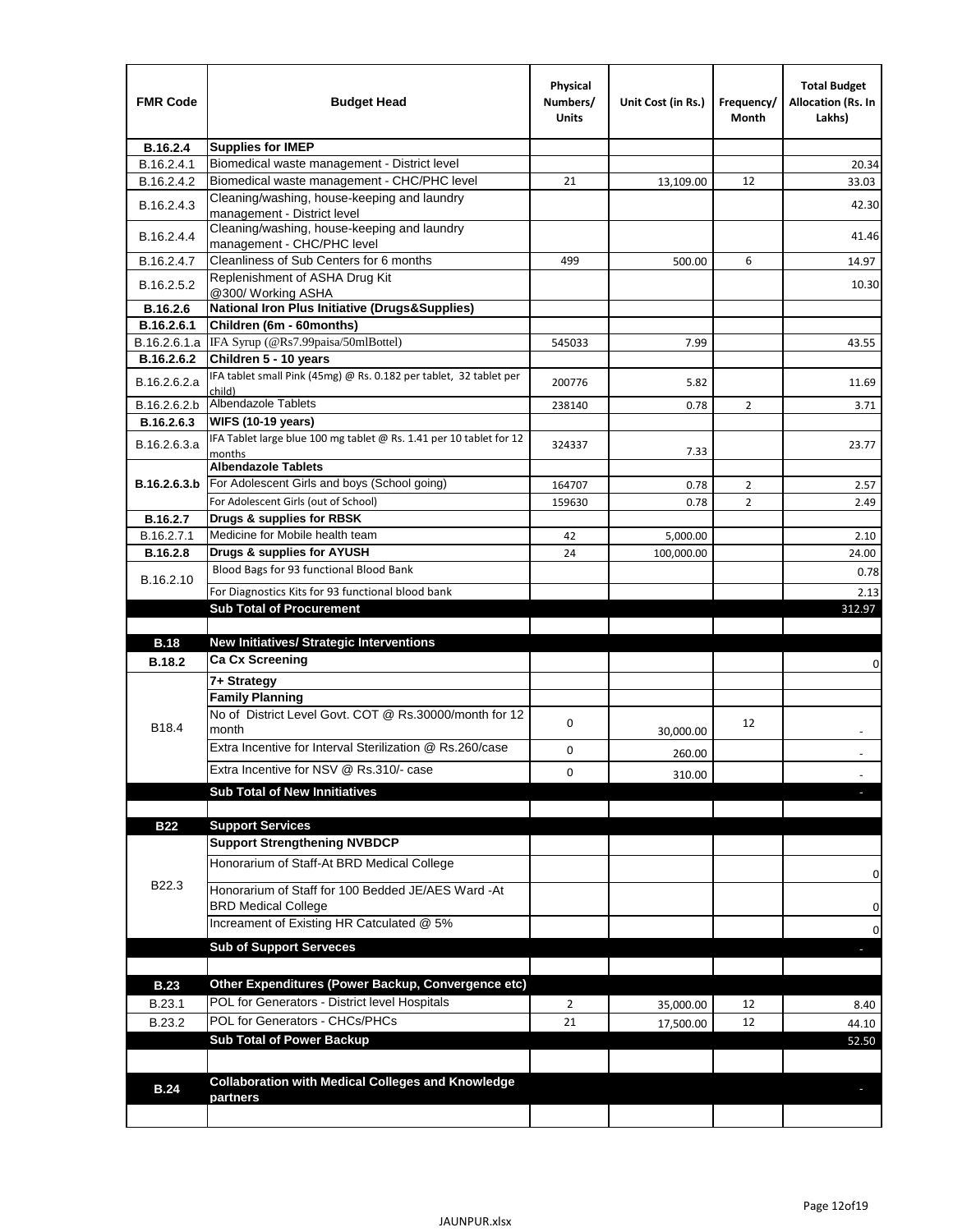| <b>FMR Code</b> | <b>Budget Head</b>                                                                                   | Physical<br>Numbers/<br><b>Units</b> | Unit Cost (in Rs.) | Frequency/<br>Month | <b>Total Budget</b><br>Allocation (Rs. In<br>Lakhs) |
|-----------------|------------------------------------------------------------------------------------------------------|--------------------------------------|--------------------|---------------------|-----------------------------------------------------|
| <b>B.25</b>     | National Programme for Prevention and control of                                                     |                                      |                    |                     |                                                     |
| B.25.1          | deafness<br><b>Recurring Grant-in-aid</b>                                                            |                                      |                    |                     |                                                     |
| B.25.1.3        | <b>Manpower at District level</b>                                                                    |                                      |                    |                     |                                                     |
| B.25.1.3.a      | ENT Surgeon @Rs.80,000/-pm                                                                           | 0                                    |                    |                     |                                                     |
| B.25.1.3.b      | Audiologist@Rs.30,000/-pm                                                                            | 2.1                                  |                    |                     | 2.10                                                |
| B.25.1.3.c      | Audiometric Assistant@Rs.15,000/-pm                                                                  | 1.05                                 |                    |                     | 1.05                                                |
| B.25.1.3.d      | Instructor for Hearing Impaired Children @Rs.15,000/-pm                                              | 1.05                                 |                    |                     | 1.05                                                |
| B.25.2          | Non recurring Grant-in-aid                                                                           |                                      |                    |                     |                                                     |
| B.25.2.1        | Training@Rs.10 lakh/ Distt. for 7 level training                                                     | 4.75                                 |                    |                     | 4.75                                                |
| B.25.2.1.b      | District Hospital @Rs.20 lakh/Distt.                                                                 | 20                                   |                    |                     | 20.00                                               |
| B.25.2.1.c      | CHC/Sub-Divisional Hospital @Rs.50,000/- Kit                                                         | 3.09                                 |                    |                     | 3.09                                                |
| B.25.2.1.d      | PHC@RS.15,000/- kit                                                                                  | 13.52                                |                    |                     | 13.52                                               |
|                 |                                                                                                      |                                      |                    |                     |                                                     |
|                 | National Programme for Prevention and control of<br>deafness                                         |                                      |                    |                     | 45.56                                               |
|                 | National Programme for Prevention and Control of                                                     |                                      |                    |                     |                                                     |
| <b>B.29</b>     | <b>Flurosis</b>                                                                                      |                                      |                    |                     |                                                     |
| B.29.2.1        | Honorarium of Consultant                                                                             | 0                                    | 40,000.00          | 6                   |                                                     |
|                 | Honorarium of Lab Technician                                                                         | 0                                    | 11,000.00          | 6                   |                                                     |
| B.29.2.2        | <b>Health Education and Publicity</b>                                                                |                                      |                    |                     |                                                     |
|                 |                                                                                                      |                                      |                    |                     |                                                     |
| B.29.2.4        | Medical Management including treatment Surgery and                                                   |                                      |                    |                     |                                                     |
|                 | rehab-supplumetation of vitamins & minrals                                                           |                                      |                    |                     |                                                     |
|                 | <b>Sub Total of Flurisis</b>                                                                         |                                      |                    |                     | ь                                                   |
|                 |                                                                                                      |                                      |                    |                     |                                                     |
|                 | <b>Total of Mission Flexipool</b>                                                                    |                                      |                    |                     | 1,683.80                                            |
|                 |                                                                                                      |                                      |                    |                     |                                                     |
|                 |                                                                                                      |                                      |                    |                     |                                                     |
| С               | <b>IMMUNISATION</b><br>RI strengthening project (Review meeting, Mobility                            |                                      |                    |                     |                                                     |
| C.1             | support, Outreach services etc)                                                                      |                                      |                    |                     |                                                     |
| C.1.a           | Mobility Support for supervision for distict level officers.                                         | $\mathbf{1}$                         | 250,000.00         |                     | 2.50                                                |
|                 | Printing and dissemination of Immunization cards, tally                                              |                                      |                    |                     |                                                     |
| C.1.c           | sheets, monitoring forms etc.                                                                        | 121143                               | 10.00              |                     | 12.11                                               |
| C.1.e           | Quarterly review meetings exclusive for RI at district level                                         | 84                                   | 500.00             |                     | 0.42                                                |
| C.1.f           | with Block MOs, CDPO, and other stake holders<br>Quarterly review meetings exclusive for RI at block | 16616                                | 75.00              |                     | 12.46                                               |
|                 | Focus on slum & underserved areas in urban                                                           |                                      |                    |                     |                                                     |
|                 | areas/alternative vaccinator for slums (only where regular                                           |                                      |                    |                     |                                                     |
| C.1.g           | ANM under NUHM not engaged) Rs. 450/- per session for                                                | 24                                   | 2,100.00           |                     | 0.50                                                |
|                 | 4 session and Rs. 300/- contingency.                                                                 |                                      |                    |                     |                                                     |
| C.1.h           | Mobilization of children through ASHA or other mobilizers                                            | 47168                                | 150.00             |                     | 70.75                                               |
| C.1.i           | Alternative vaccine delivery in hard to reach areas                                                  | 600                                  | 150.00             |                     | 0.90                                                |
| $C.1$ .j        | Alternative Vaccine Deliery in other areas                                                           | 46568                                | 75.00              |                     | 34.93                                               |
| C.1.k           | To develop microplan at sub-centre level                                                             | 524                                  | 100.00             |                     | 0.52                                                |
| C.1.1           | For consolidation of micro plans at block level/PHC @ Rs.<br>1000/- and District level @ Rs.2000/-   |                                      |                    |                     | 0.22                                                |
| C.1.m           | POL for vaccine delivery from State to district and from<br>district to PHC/CHCs                     | $\mathbf{1}$                         | 150,000.00         |                     | 1.50                                                |
| C.1.n           | Consumables for computer including provision for internet                                            | $\mathbf{1}$                         | 400.00             | 12                  | 0.05                                                |
| C.1.o           | access<br>Red/Black plastic bags etc.                                                                | 47168                                | 6.00               |                     | 2.83                                                |
| C.1.p           | Hub Cutter/Bleach/Hypochlorite solution/ Twin bucket @                                               | 20                                   | 1,200.00           |                     | 0.24                                                |
|                 | Rs. 1200/- for 2 Buckets                                                                             |                                      |                    |                     |                                                     |
| C.1.q           | <b>Safety Pits</b><br><b>State specific requirement</b>                                              | 6                                    | 5,250.00           |                     | 0.32                                                |
|                 |                                                                                                      |                                      |                    |                     |                                                     |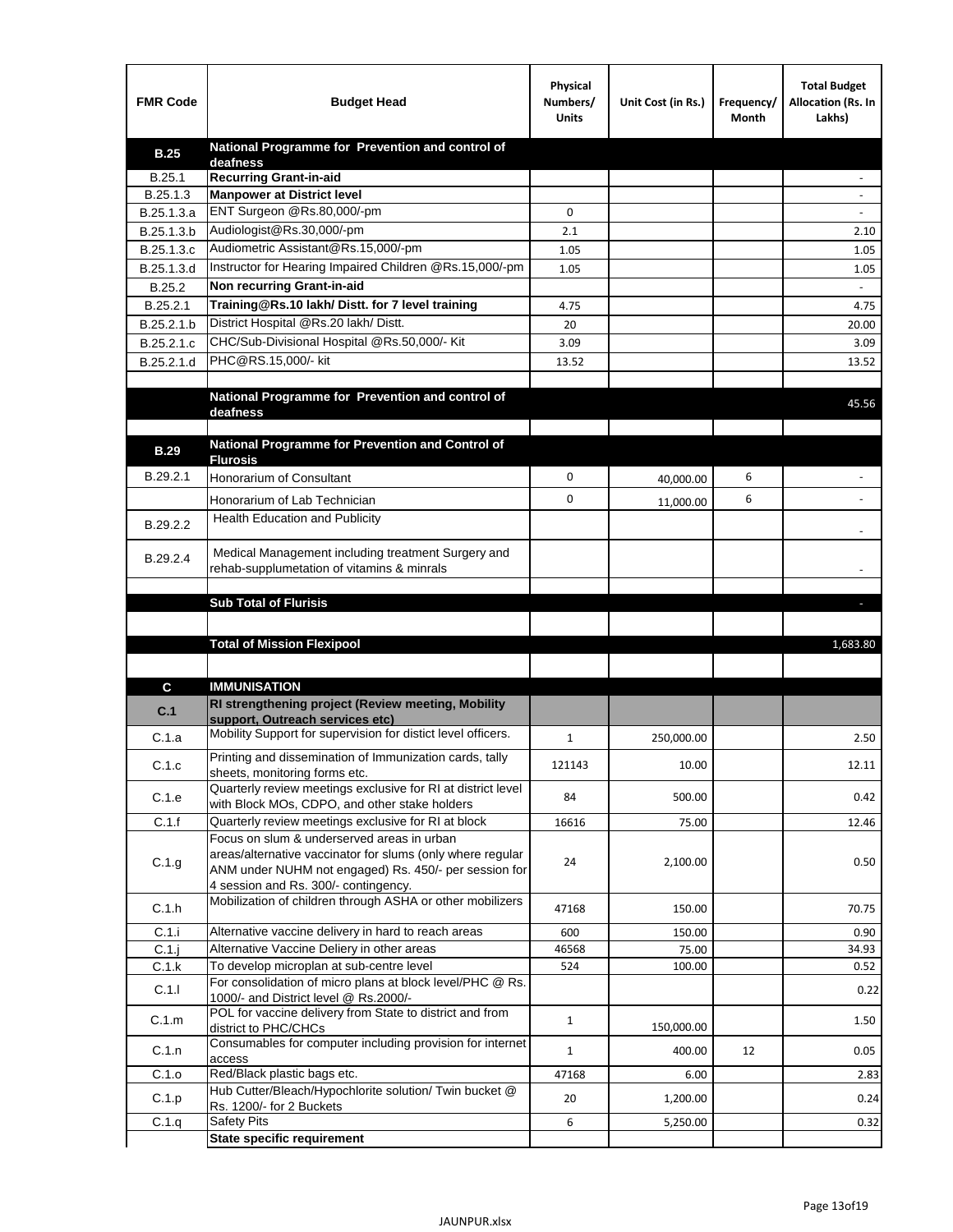| <b>FMR Code</b>  | <b>Budget Head</b>                                                                                                                                                              | Physical<br>Numbers/<br><b>Units</b> | Unit Cost (in Rs.) | Frequency/<br>Month | <b>Total Budget</b><br><b>Allocation (Rs. In</b><br>Lakhs) |
|------------------|---------------------------------------------------------------------------------------------------------------------------------------------------------------------------------|--------------------------------------|--------------------|---------------------|------------------------------------------------------------|
|                  | Funds for annual maintenance operation of WIC/WIF at<br>state and division level                                                                                                | $\mathbf 0$                          | 40,000.00          |                     | 0.00                                                       |
|                  | Electricity bill for WIC/WIF at state and division level                                                                                                                        | $\mathbf 0$                          | 100,000.00         |                     | 0.00                                                       |
| C.1.r            | POL for generators & operational expenses at divisional                                                                                                                         | $\mathbf 0$                          |                    |                     |                                                            |
|                  | vaccine storage and state vaccine store                                                                                                                                         |                                      | 200,000.00         |                     | 0.00                                                       |
|                  | POL for generators & operational expenses at district<br>level vaccine storage points and other cold chain points                                                               | $\mathbf{1}$                         | 120,000.00         |                     | 1.20                                                       |
|                  | <b>AEFI Kits</b>                                                                                                                                                                |                                      |                    |                     | 0.24                                                       |
| C.1.s            | Teeka Express Operational Cost                                                                                                                                                  |                                      |                    |                     |                                                            |
| C.2              | <b>Salary of Contractual Staffs</b>                                                                                                                                             |                                      |                    |                     |                                                            |
| C.2.2            | Honorarium for Computer Assistants support for District<br>level                                                                                                                | $\mathbf{1}$                         | 12,127.00          | 12                  | 1.46                                                       |
| C.3              | <b>Training under Immunisation</b>                                                                                                                                              |                                      |                    |                     |                                                            |
|                  | District level Orientation training including Hep B, Measles                                                                                                                    |                                      |                    |                     |                                                            |
| C.3.1            | & JE(wherever required) for 2 days ANM, Multi Purpose<br>Health Worker (Male), LHV, Health Assistant<br>(Male/Female), Nurse MidWives, BEEs & other staff (as<br>per RCH norms) | 20                                   | 46,200.00          |                     | 9.24                                                       |
| C.3.2            | Three day training including Hep B, Measles & JE<br>(wherever required) of Medical Officers of RI using<br>revised MO training module)                                          | $\mathbf 0$                          | 65,600.00          |                     | 0.00                                                       |
| C.3.4            | Two days cold chain handlers training for block level cold<br>chain hadlers by State and district cold chain officers                                                           | 0.00                                 |                    |                     | 0.36                                                       |
| C.3.5            | One day training of block level data handlers by DIOs and<br>District cold chain officer                                                                                        | 22                                   | 500.00             |                     | 0.11                                                       |
|                  | <b>Cold chain maintenance</b>                                                                                                                                                   |                                      |                    |                     |                                                            |
| C.4              | Cold chain maintenance for CHC/PHC @ Rs. 750/- per<br>unit                                                                                                                      | 25                                   | 750.00             |                     | 0.19                                                       |
|                  | Cold chain maintenance for District level @ Rs. 15000/-<br>per district                                                                                                         | $\mathbf{1}$                         | 15,000.00          |                     | 0.15                                                       |
| C.5              | <b>ASHA Incentive</b>                                                                                                                                                           | 96386                                | 150                |                     | 144.579                                                    |
|                  | Mobility support for outreach areas for 25 disdtricts                                                                                                                           |                                      |                    |                     | 3.26                                                       |
|                  | Mobility support for HRG/ construction sites                                                                                                                                    |                                      |                    |                     |                                                            |
|                  | Sub Total of RI                                                                                                                                                                 |                                      |                    |                     | 301.04262                                                  |
|                  |                                                                                                                                                                                 |                                      |                    |                     |                                                            |
| D                | <b>National Iodine Deficiency Disorders Control</b><br>Programme (NIDDCP)                                                                                                       |                                      |                    |                     |                                                            |
| D.3              | <b>Health Education and Publicity</b>                                                                                                                                           |                                      |                    |                     | 0.10                                                       |
|                  |                                                                                                                                                                                 |                                      |                    |                     |                                                            |
|                  | <b>GRAND TOTAL (A+B+C+D)</b>                                                                                                                                                    |                                      |                    |                     | 5,303.51                                                   |
|                  |                                                                                                                                                                                 |                                      |                    |                     |                                                            |
|                  | National Disease Control Programme (NDCP)                                                                                                                                       |                                      |                    |                     |                                                            |
|                  | <b>INTEGRATED DISEASE SURVEILLANCE</b>                                                                                                                                          |                                      |                    |                     |                                                            |
| Е                | <b>PROGRAMME (IDSP)</b>                                                                                                                                                         |                                      |                    |                     |                                                            |
| E.1              | REMUNERATION FOR CONTRACTUAL HUMAN<br><b>RESOURCE</b>                                                                                                                           |                                      |                    |                     |                                                            |
| E.1.9            | District Epidemiologists                                                                                                                                                        |                                      |                    |                     | 6.00                                                       |
| E.1.10           | District Microbiologist at District labs                                                                                                                                        |                                      |                    |                     |                                                            |
| E.1.11           | District Data Manager                                                                                                                                                           |                                      |                    |                     | 0.61                                                       |
| E.1.12<br>E.1.13 | Data Entry Operator*<br>Others if any (pl specify)                                                                                                                              |                                      |                    |                     | 0.20<br>$\omega$                                           |
| E.2              | <b>TRAINING</b>                                                                                                                                                                 |                                      |                    |                     |                                                            |
|                  | Training at State/District Level (1 batch = 20                                                                                                                                  |                                      |                    |                     |                                                            |
|                  | participants)                                                                                                                                                                   |                                      |                    |                     |                                                            |
| E.2.3            | Hospital Pharmacists/Nurses Training (1 day)                                                                                                                                    |                                      |                    |                     |                                                            |
| E.3              | <b>LABORATORY SUPPORT</b>                                                                                                                                                       |                                      |                    |                     |                                                            |
|                  | <b>District Public Health Laboratory Strengthening</b>                                                                                                                          |                                      |                    |                     |                                                            |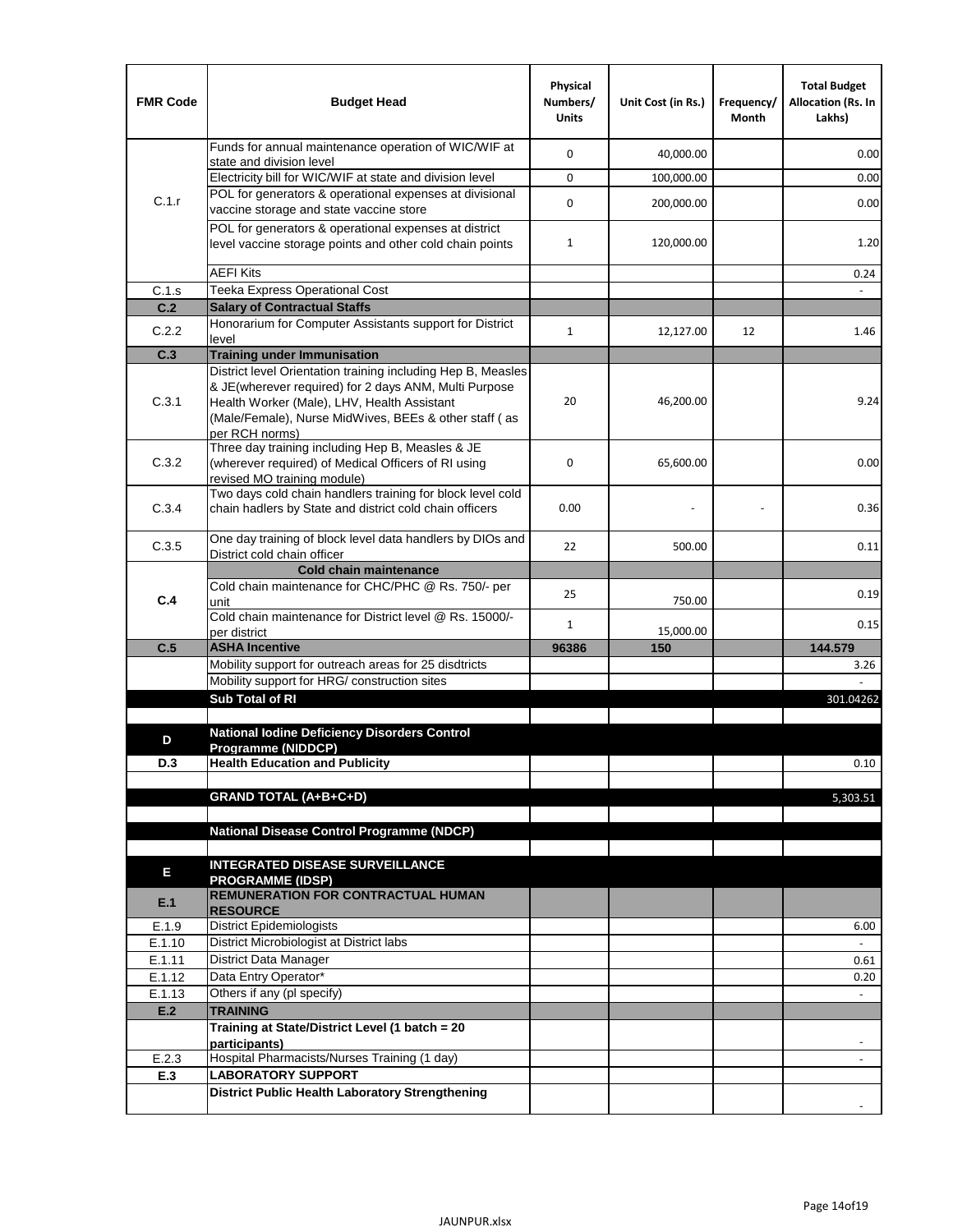| <b>FMR Code</b> | <b>Budget Head</b>                                                                                                                                                                      | Physical<br>Numbers/<br><b>Units</b> | Unit Cost (in Rs.) | Frequency/<br>Month | <b>Total Budget</b><br><b>Allocation (Rs. In</b><br>Lakhs) |
|-----------------|-----------------------------------------------------------------------------------------------------------------------------------------------------------------------------------------|--------------------------------------|--------------------|---------------------|------------------------------------------------------------|
| E.3.5           | Expenses on account of consumables, operating<br>expenses, office expenses, transport of samples,<br>miscellaneous etc.                                                                 |                                      |                    |                     |                                                            |
| E.4             | <b>OPERATIONAL COSTS</b>                                                                                                                                                                |                                      |                    |                     |                                                            |
|                 | MOBILITY: Travel Cost, POL, mobility cost at SSU & DSU                                                                                                                                  |                                      |                    |                     |                                                            |
| E.4.1           | on need basis<br>Office expenses on telephone, fax, Broadband Expenses,                                                                                                                 |                                      |                    |                     | 0.60                                                       |
| E.4.2           | Weekly Alert Bulletin/Annual Disease Surveillance report,<br>minor repairs and AMC of IT/office equipment supplied<br>under IDSP, Meetings and other miscellenious<br>expenditures etc. |                                      |                    |                     | 1.85                                                       |
|                 | Sub Total of IDSP                                                                                                                                                                       |                                      |                    |                     | 9.26                                                       |
|                 |                                                                                                                                                                                         |                                      |                    |                     |                                                            |
| F               | <b>NVBDCP</b>                                                                                                                                                                           |                                      |                    |                     |                                                            |
| F.1.1           | <b>Malaria</b>                                                                                                                                                                          |                                      |                    |                     |                                                            |
| F.1.1.a         | <b>Contractual Payments</b>                                                                                                                                                             |                                      |                    |                     |                                                            |
| F.1.1.a.i       | <b>MPW</b> contractual                                                                                                                                                                  |                                      |                    |                     |                                                            |
| F.1.1.a.iv      | District VBD Consultant 18 nos. (Non-Project States) @ Rs<br>22895 pm.for 6 months (Rs 1.37 lakhs per consulatant per<br>year)                                                          |                                      |                    |                     | $\overline{\phantom{a}}$                                   |
| F.1.1.a.vii     | VBD Consultant 1 no. (preferably entomologist) @ Rs 22500<br>p.m. for 6 months                                                                                                          |                                      |                    |                     |                                                            |
| F.1.1.b         | <b>ASHA Incentive</b>                                                                                                                                                                   |                                      |                    |                     | 0.20                                                       |
| F.1.1.c         | <b>Operational Cost</b>                                                                                                                                                                 |                                      |                    |                     |                                                            |
| F.1.1.c.ii      | Operational cost for IRS                                                                                                                                                                |                                      |                    |                     | 0.20                                                       |
| F.1.1.e         | <b>IEC/BCC</b>                                                                                                                                                                          |                                      |                    |                     | 1.10                                                       |
| F.1.1.f         | PPP / NGO and Intersectoral Convergence                                                                                                                                                 |                                      |                    |                     | $\omega$                                                   |
| F.1.1.g         | <b>Training / Capacity Building</b>                                                                                                                                                     |                                      |                    |                     | 1.10                                                       |
| F.1.1.h         | <b>Zonal Entomological units</b>                                                                                                                                                        |                                      |                    |                     | $\overline{a}$                                             |
|                 | <b>Sub total of Malaria</b>                                                                                                                                                             |                                      |                    |                     | 2.60                                                       |
|                 |                                                                                                                                                                                         |                                      |                    |                     |                                                            |
| F.1.2           | Dengue & Chikungunya                                                                                                                                                                    |                                      |                    |                     |                                                            |
| F.1.2.a         | Strengthening surveillance (As per GOI approval)                                                                                                                                        |                                      |                    |                     |                                                            |
| F.1.2.a(i)      | Apex Referral Labs recurrent                                                                                                                                                            |                                      |                    |                     |                                                            |
| F.1.2.a(ii)     | Sentinel surveillance Hospital recurrent                                                                                                                                                |                                      |                    |                     | 1.00                                                       |
| F.1.2.f         | Vector Control, environmental management & fogging                                                                                                                                      |                                      |                    |                     |                                                            |
|                 | machine                                                                                                                                                                                 |                                      |                    |                     | 1.00<br>2.00                                               |
|                 | Dengue & Chikungunya                                                                                                                                                                    |                                      |                    |                     |                                                            |
| F.1.4           | <b>Lymphatic Filariasis</b>                                                                                                                                                             |                                      |                    |                     |                                                            |
|                 | State Task Force, State Technical Advisory Committee meeting,                                                                                                                           |                                      |                    |                     |                                                            |
|                 | printing of forms/registers, mobility support, district                                                                                                                                 |                                      |                    |                     |                                                            |
| F.1.4.a         | coordination meeting, sensitization of media etc., morbidity                                                                                                                            |                                      |                    |                     |                                                            |
|                 | management, monitoring & supervision and mobility support                                                                                                                               |                                      |                    |                     |                                                            |
|                 | for Rapid Response Team and contingency support<br>(16)                                                                                                                                 |                                      |                    |                     | 1.00                                                       |
| F.1.4.b         | districts only)<br>Microfilaria Survey (16 districts only)                                                                                                                              |                                      |                    |                     | 0.50                                                       |
|                 | Monitoring & Evaluation (Post MDA assessment by medical                                                                                                                                 |                                      |                    |                     |                                                            |
| F.1.4.c         | colleges (Govt. & private)/ICMR institutions ) (16 districts only)                                                                                                                      |                                      |                    |                     | 0.15                                                       |
|                 | Training/sensitization of district level officers on ELF and drug                                                                                                                       |                                      |                    |                     |                                                            |
| F.1.4.d         | distributors including peripheral health workers(16 districts                                                                                                                           |                                      |                    |                     |                                                            |
|                 | only)                                                                                                                                                                                   |                                      |                    |                     | 3.12                                                       |
|                 | Specific IEC/BCC at state, district, PHC, Sub-centre and village                                                                                                                        |                                      |                    |                     |                                                            |
| F.1.4.e         | level including VHSC/GKs for community mobilization efforts to<br>realize the desired drug compliance of 85% during MDA (16                                                             |                                      |                    |                     |                                                            |
|                 | districts only)<br>Honorarium for Drug Distribution including ASHAs and                                                                                                                 |                                      |                    |                     | 0.50                                                       |
| F.1.4.f         | supervisors involved in MDA<br>(16 districts only)                                                                                                                                      |                                      |                    |                     | 12.48                                                      |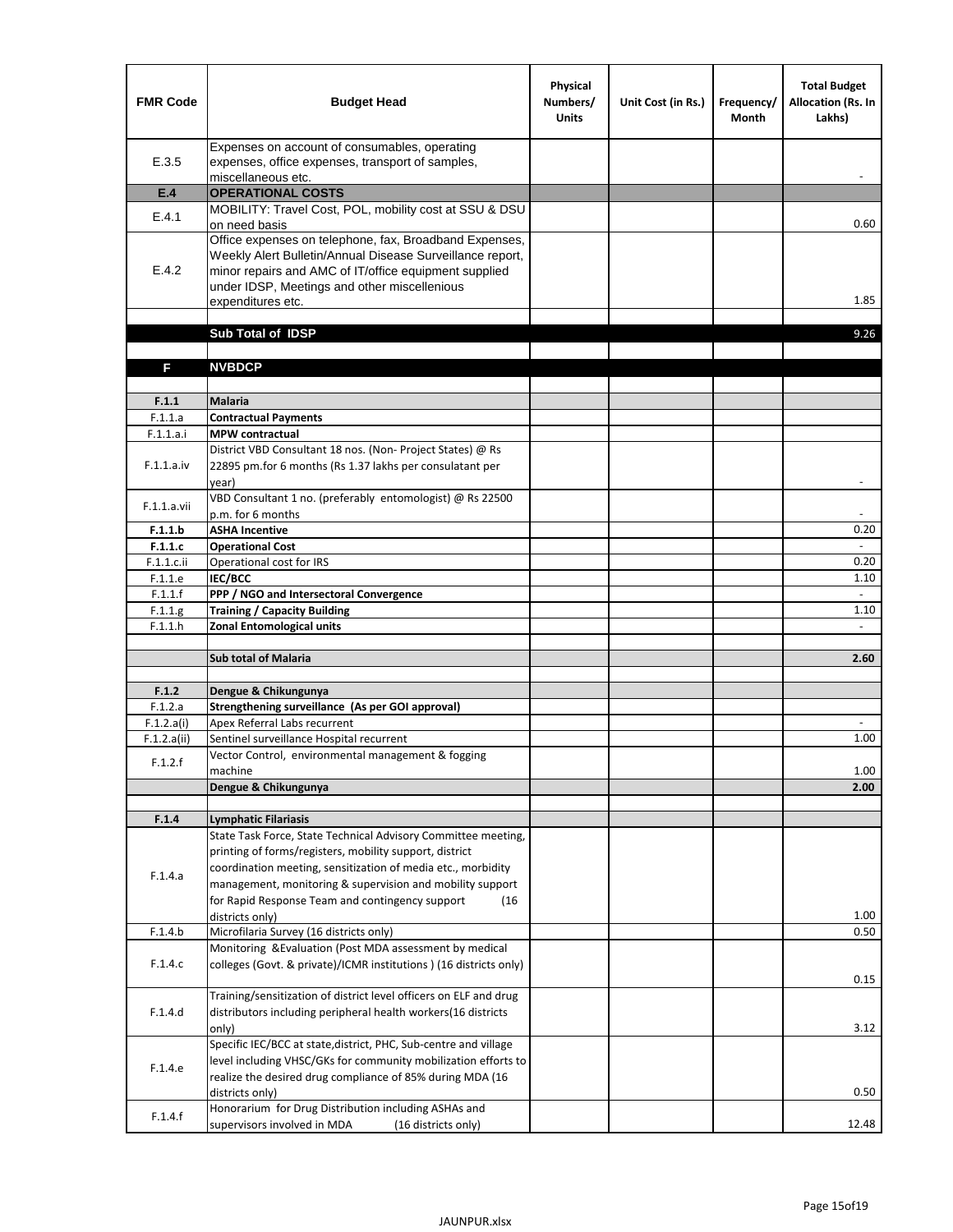| <b>FMR Code</b> | <b>Budget Head</b>                                                                                                                         | Physical<br>Numbers/<br><b>Units</b> | Unit Cost (in Rs.) | Frequency/<br>Month | <b>Total Budget</b><br><b>Allocation (Rs. In</b><br>Lakhs) |
|-----------------|--------------------------------------------------------------------------------------------------------------------------------------------|--------------------------------------|--------------------|---------------------|------------------------------------------------------------|
| F.1.4.g.        | Verification and validation for stoppage of MDA in LF endemic<br>districts (17 Districts)                                                  |                                      |                    |                     |                                                            |
| F.1.4.g.i       | a) Additional MF Survey                                                                                                                    |                                      |                    |                     |                                                            |
| F.1.4.g.ii      | b) ICT Survey                                                                                                                              |                                      |                    |                     |                                                            |
| $F.1.4.g.$ iii  | c) ICT Cost                                                                                                                                |                                      |                    |                     |                                                            |
| F.1.4.h         | Verification of LF endemicity in non-endemic districts (24<br>Districts)                                                                   |                                      |                    |                     |                                                            |
| F.1.4.h.i       | a) Lymphoedema & Hydrocele Survey                                                                                                          |                                      |                    |                     |                                                            |
|                 | Lymphatic Filariasis                                                                                                                       |                                      |                    |                     | 17.75                                                      |
|                 |                                                                                                                                            |                                      |                    |                     |                                                            |
| F.1.5           | Kala-azar                                                                                                                                  |                                      |                    |                     |                                                            |
| F.1.5           | Case search/ Camp Approach                                                                                                                 |                                      |                    |                     | $\overline{\phantom{a}}$                                   |
| F.1.5.a         | Spray Pumps & accessories                                                                                                                  |                                      |                    |                     | $\blacksquare$                                             |
| F.1.5.b         | Operational cost for spray including spray wages                                                                                           |                                      |                    |                     |                                                            |
| F.1.5.c         | Mobility/POL/supervision                                                                                                                   |                                      |                    |                     | $\overline{\phantom{a}}$                                   |
| F.1.5.d         | Monitoring & Evaluation                                                                                                                    |                                      |                    |                     |                                                            |
| F.1.5.e         | Training for spraying                                                                                                                      |                                      |                    |                     | $\blacksquare$                                             |
| F.1.5.f         | IEC/BCC/Advocacy                                                                                                                           |                                      |                    |                     | $\overline{a}$                                             |
| F.1.5.g         | Incentive to ASHA                                                                                                                          |                                      |                    |                     | $\overline{\phantom{a}}$                                   |
| F.1.5.h         | Loss of Wages                                                                                                                              |                                      |                    |                     | $\qquad \qquad \blacksquare$                               |
| F.1.5.i         | Free Diet                                                                                                                                  |                                      |                    |                     |                                                            |
|                 |                                                                                                                                            |                                      |                    |                     |                                                            |
|                 | Kala-azar                                                                                                                                  |                                      |                    |                     |                                                            |
| F.6             | Cash grant for decentralized commodities                                                                                                   |                                      |                    |                     | 6.00                                                       |
|                 |                                                                                                                                            |                                      |                    |                     |                                                            |
|                 | <b>Sub Total of NVB DCP</b>                                                                                                                |                                      |                    |                     | 28.35                                                      |
| G               | <b>NLEP</b>                                                                                                                                |                                      |                    |                     |                                                            |
| G 1.            | Improved early case detection                                                                                                              |                                      |                    |                     |                                                            |
| G 1.1           | Incentive to ASHA                                                                                                                          |                                      |                    |                     |                                                            |
|                 | Incentive for Case detection by ASHA/AWW/Volunteers                                                                                        | 485                                  |                    |                     |                                                            |
|                 | etc.diagnosis @ Rs. 250 per case                                                                                                           |                                      | 250.00             |                     | 1.21                                                       |
|                 | Incentive for timely cure of MB cases @ Rs. 600 per case                                                                                   | 39                                   | 600.00             |                     | 0.23                                                       |
|                 | Incentive for timely cure of PB cases @ Rs. 400 per case                                                                                   | 58                                   | 400.00             |                     | 0.23                                                       |
| G1.1 a          | Sensitization of ASHA                                                                                                                      | 500                                  | 100.00             |                     | 0.50                                                       |
| G <sub>2</sub>  | <b>Improved case management</b>                                                                                                            |                                      |                    |                     |                                                            |
|                 | DPMR Services, (MCR footwear, Aids and appliances,<br>Welfare allowance to BPL patients for RCS, Support<br>to govt. institutions for RCS) |                                      |                    |                     |                                                            |
|                 | Cost of MCR / Protective footwear@ Rs.300/-                                                                                                | 400                                  | 300.00             |                     | 1.20                                                       |
| G 2.1           | Amount for Aids/ appliances/ self care kits/ patient welfare<br>items etc.                                                                 |                                      |                    |                     | 0.17                                                       |
|                 | Patients for RCS to be paid welfare allowance @ Rs. 8000/-                                                                                 | 0                                    | 8,000.00           |                     |                                                            |
|                 | No. of RCS to be paid for as Support to govt. institutions for<br>RCS @5000/-                                                              | 0                                    | 5,000.00           |                     |                                                            |
| G 2.2           | Urban L:eprosy Control, (Mega city - 0, Medium city (1) -<br>3 , Med. City (2)-1 Township -19)                                             |                                      |                    |                     | 1.14                                                       |
| G 2.3           | Material & Supplies                                                                                                                        |                                      |                    |                     | $\sim$                                                     |
| G 2.3.i         | Supportive drugs                                                                                                                           |                                      |                    |                     | 0.75                                                       |
|                 | Lab. reagents & equipments                                                                                                                 |                                      |                    |                     | 0.05                                                       |
|                 | Printing works                                                                                                                             |                                      |                    |                     | 0.20                                                       |
| G <sub>3</sub>  | <b>Stigma Reduced</b>                                                                                                                      |                                      |                    |                     |                                                            |
|                 | Mass media, Outdoor media, Rural media, Advocacy                                                                                           |                                      |                    |                     |                                                            |
| G 3.1           | media<br>Monitoring, Supervision and Evaluation System                                                                                     |                                      |                    |                     | 0.98                                                       |
| G 5.            | improved                                                                                                                                   |                                      |                    |                     |                                                            |
| G 5.1           | <b>Travel Cost and Review Meeting</b>                                                                                                      |                                      |                    |                     |                                                            |
| G 5.1.ii        | travel expenses - Contractual Staff at District level                                                                                      |                                      |                    |                     |                                                            |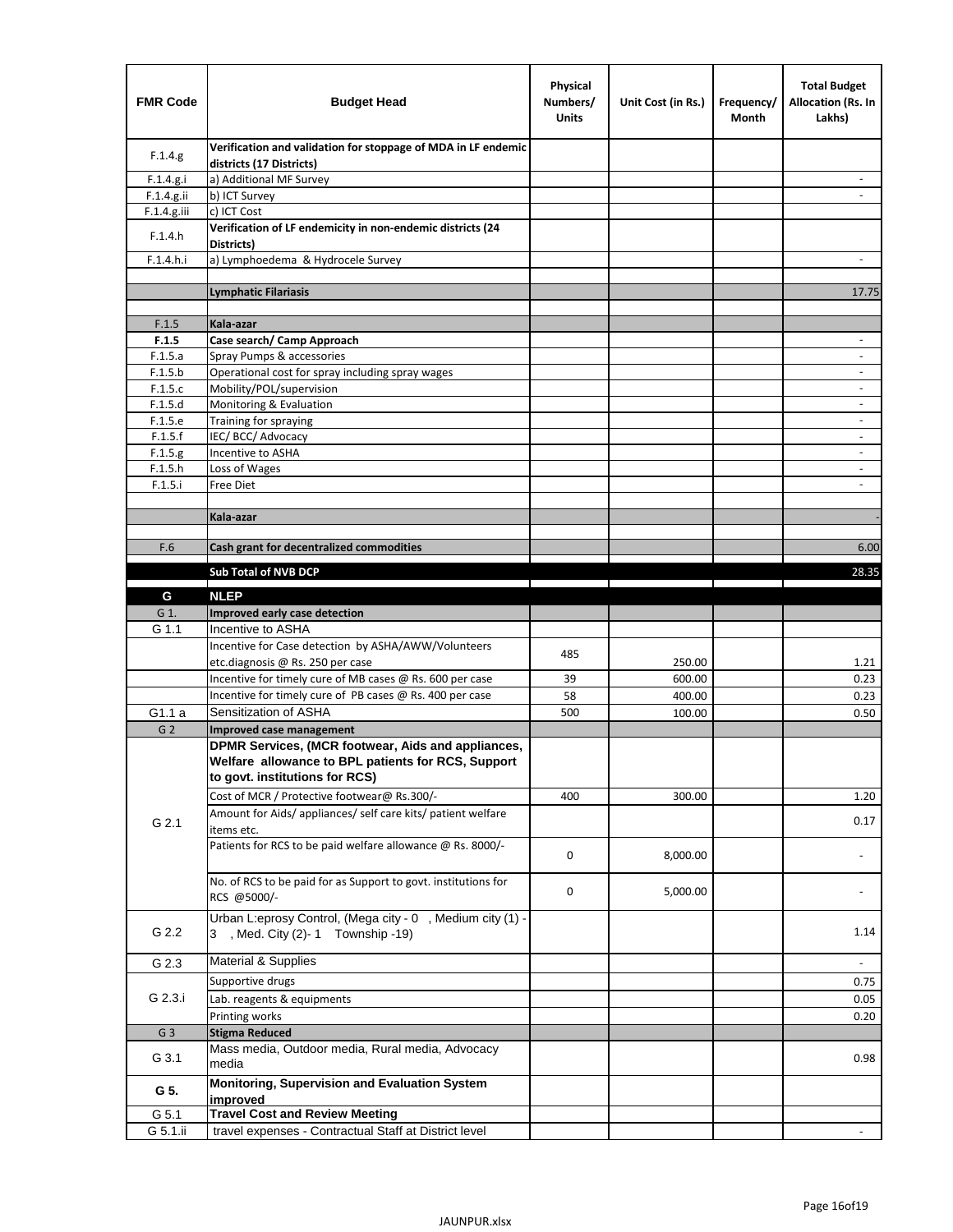| <b>FMR Code</b> | <b>Budget Head</b>                                                                                              | Physical<br>Numbers/<br><b>Units</b> | Unit Cost (in Rs.) | Frequency/<br>Month | <b>Total Budget</b><br>Allocation (Rs. In<br>Lakhs) |
|-----------------|-----------------------------------------------------------------------------------------------------------------|--------------------------------------|--------------------|---------------------|-----------------------------------------------------|
| G 5.2           | <b>Office Operation &amp; Maintenance</b>                                                                       |                                      |                    |                     |                                                     |
| G 5.2.i         | Office operation - State Cell                                                                                   |                                      |                    |                     |                                                     |
| G 5.2.ii        | Office operation - District Cell                                                                                |                                      |                    |                     | 0.35                                                |
| G 5.2 .iii      | Office equipment maint. State                                                                                   |                                      |                    |                     |                                                     |
| G 5.4           | <b>Vehicle Hiring and POL</b>                                                                                   |                                      |                    |                     |                                                     |
| G 5.4.ii        | <b>District Cell</b>                                                                                            |                                      |                    |                     | 0.30                                                |
| G 6.2           | <b>Contractual Staff at Disrrict &amp; block level</b>                                                          |                                      |                    |                     |                                                     |
|                 | <b>District Leprosy Consultant</b>                                                                              | 0                                    | 33,000.00          | 12                  | $\overline{\phantom{a}}$                            |
| G 6.2.ii        | Physio Therapist                                                                                                | 0                                    | 27,500.00          | 12                  |                                                     |
|                 | Contractual Staff Para Medical Worker, (PMW @ 17600pm)                                                          | 0                                    | 17,600.00          | 12                  | $\overline{\phantom{a}}$                            |
| G 7.            | <b>Others</b>                                                                                                   |                                      |                    |                     |                                                     |
| G 7.1           | Travel expenses for regular staff for specific programme /<br>training need, awards etc                         |                                      |                    |                     | 0.16                                                |
|                 | HR increment calculated $@$ 5% for above approvals                                                              |                                      |                    |                     |                                                     |
|                 | Sub Total NLEP                                                                                                  |                                      |                    |                     | 7.48                                                |
|                 |                                                                                                                 |                                      |                    |                     |                                                     |
| н               | <b>RNTCP</b>                                                                                                    |                                      |                    |                     |                                                     |
| H.1             | Civil Works                                                                                                     |                                      |                    |                     | 5.05                                                |
| H.2             | <b>Laboratory Materials</b>                                                                                     |                                      |                    |                     | 14.90                                               |
| H.3             | Honorarium/Counselling Charges                                                                                  |                                      |                    |                     | 47.43                                               |
| H.4             | <b>ACSM</b>                                                                                                     |                                      |                    |                     | 7.92                                                |
| H.5             | <b>Equipment Maintenance</b>                                                                                    |                                      |                    |                     | 0.46                                                |
| H.6             | Training                                                                                                        |                                      |                    |                     | 8.58                                                |
| H.7             | Vehicle Operation(POL & Manitainance)                                                                           |                                      |                    |                     | 7.90                                                |
| H.8             | Vehicle hiring                                                                                                  |                                      |                    |                     | 18.88                                               |
| H.9             | Public Private Mix(PP/NGO Support)                                                                              |                                      |                    |                     | 10.88                                               |
| H.10            | <b>Medical Colleges</b>                                                                                         |                                      |                    |                     | $\overline{\phantom{a}}$                            |
| H.11            | Office Operation (Miscellaneous)                                                                                |                                      |                    |                     | 4.61                                                |
| H.12            | <b>Contractual Services</b>                                                                                     |                                      |                    |                     | 113.01                                              |
| H.13            | Printing                                                                                                        |                                      |                    |                     | 3.80                                                |
| H.15            | Procurement of Drugs                                                                                            |                                      |                    |                     | 2.24                                                |
| H.16            | Procurement of Vehicles                                                                                         |                                      |                    |                     | $\omega$                                            |
| H.17            | Procurement of Equipments                                                                                       |                                      |                    |                     | 0.75                                                |
| H.18            | Patient Support & Transportation Charges                                                                        |                                      |                    |                     | 12.03                                               |
| H.19            | Supervision and Monitoring                                                                                      |                                      |                    |                     | 11.44                                               |
|                 | <b>Grand Total</b>                                                                                              |                                      |                    |                     | 269.87                                              |
|                 |                                                                                                                 |                                      |                    |                     |                                                     |
|                 | <b>Total of NDCP</b>                                                                                            |                                      |                    |                     | 314.95                                              |
|                 |                                                                                                                 |                                      |                    |                     |                                                     |
|                 |                                                                                                                 |                                      |                    |                     |                                                     |
|                 | Non Communicable Disease Control Programme (NCD)                                                                |                                      |                    |                     |                                                     |
| Т               | National Programme for Control of Blindness (NPCB)                                                              |                                      |                    |                     | ٠                                                   |
| 1.1             | <b>Recurring Grant-in aid</b>                                                                                   |                                      |                    |                     |                                                     |
|                 | Reimbursement for cataract operation for NGO and                                                                |                                      |                    |                     |                                                     |
| 1.1.1           | Private Practitioners as per NGO norms @Rs.1000/-                                                               |                                      |                    |                     | 22.28                                               |
| 1.1.1A          | Assistance for consumables/drugs/medicines to the<br>Govt./District Hospital for Cat sx etc.@ Rs.450/- per case |                                      |                    |                     | 8.10                                                |
| 1.1.2           | <b>Other Eye Diseases</b>                                                                                       |                                      |                    |                     |                                                     |
|                 | Screening and free spectacles to school children @                                                              |                                      |                    |                     |                                                     |
| 1.1.3           | Rs.275/- per case                                                                                               |                                      |                    |                     | 8.32                                                |
| 1.1.4           | Screening and free spectacles for near work to Old                                                              |                                      |                    |                     | 2.24                                                |
|                 | Person (New component) @Rs.100/- per case                                                                       |                                      |                    |                     |                                                     |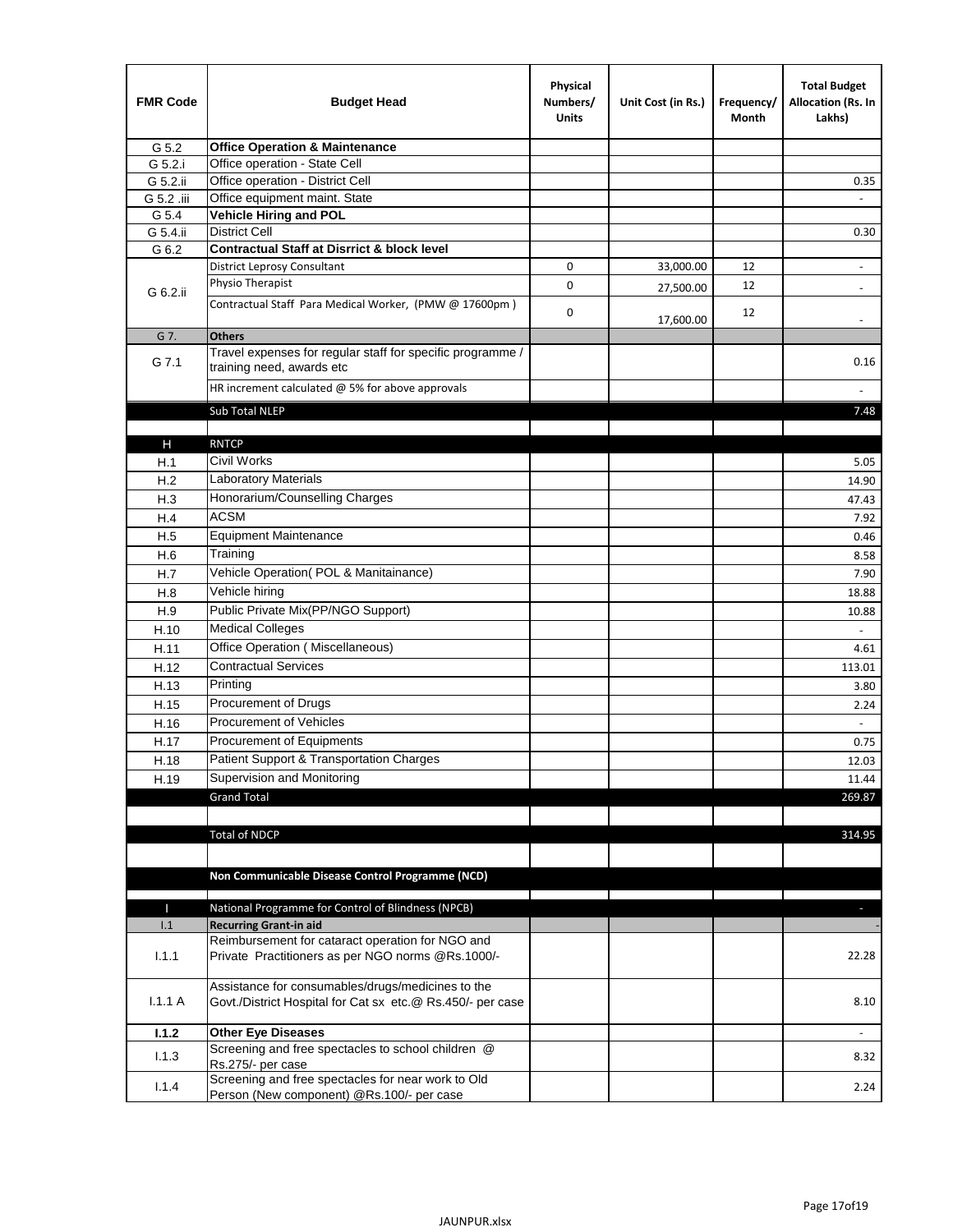| <b>FMR Code</b> | <b>Budget Head</b>                                                                                                                                  | Physical<br>Numbers/<br><b>Units</b> | Unit Cost (in Rs.) | Frequency/<br>Month | <b>Total Budget</b><br>Allocation (Rs. In<br>Lakhs) |
|-----------------|-----------------------------------------------------------------------------------------------------------------------------------------------------|--------------------------------------|--------------------|---------------------|-----------------------------------------------------|
| 1.1.5           | Recurring GIA to Eye Bank @ Rs.2000/- per pair(Eye<br>Bank will reimburse to Eye Donation Centre for eye<br>collected by them @ Rs.1000/- per pair) |                                      |                    |                     |                                                     |
| 1.2             | Non Recurring Grant -in-Aid                                                                                                                         |                                      |                    |                     |                                                     |
| 1.2.2.          | Grant-in-aid for Sub Divisional Hospitals @ Rs.20 lakh                                                                                              |                                      |                    |                     |                                                     |
| 1.2.3           | For Vision Centre (PHC) (Govt. + NGO) @ Rs.1 lakh                                                                                                   |                                      |                    |                     | 1.00                                                |
| 1.2.4           | For Eye Bank Rs.25 lakh                                                                                                                             |                                      |                    |                     | $\overline{\phantom{a}}$                            |
| 1.3             | <b>Contractual Man Power</b>                                                                                                                        |                                      |                    |                     |                                                     |
| 1.3.1<br>1.3.2  | Ophthalmic Surgeon@ Rs.60,000/- p.m.*<br>Ophthalmic Assistant @ Rs.12,000/- p.m.*                                                                   |                                      |                    |                     |                                                     |
| 1.3.3           | Eye Donation Counsellors @ Rs.15000/- p.m.*                                                                                                         |                                      |                    |                     | $\overline{\phantom{a}}$                            |
|                 | Data Entry Operator @Rs.8,000/- p.m. for district level                                                                                             |                                      |                    |                     |                                                     |
| 1.3.4           |                                                                                                                                                     |                                      |                    |                     | 0.25                                                |
| 1.4             | Other activities (if any, pls. specify)<br>Other district level activities                                                                          |                                      |                    |                     |                                                     |
|                 |                                                                                                                                                     |                                      |                    |                     | 0.25                                                |
|                 | Sub Total of National Programme for Control of Blindness<br>(NPCB)                                                                                  |                                      |                    |                     | 42.45                                               |
| J               | Natoinal Mental Health Programme (NMHP)                                                                                                             |                                      |                    |                     |                                                     |
|                 | Honorarium of Existing Human Resource                                                                                                               |                                      |                    |                     |                                                     |
|                 |                                                                                                                                                     |                                      |                    |                     |                                                     |
| K               | National Programme for the Healthcare of the Elderly (NPHCE)                                                                                        |                                      |                    |                     |                                                     |
|                 |                                                                                                                                                     |                                      |                    |                     |                                                     |
| K.1<br>K.1.1    | <b>Recurring Grant-in-Aid</b><br><b>District Hospital</b>                                                                                           |                                      |                    |                     |                                                     |
| K.1.1.1         | Machinery & Equipment @ Rs.1.50 lakh per unit                                                                                                       |                                      |                    |                     |                                                     |
| K.1.1.2         | Drugs & Consumable @ Rs. 5 Lacs to existing district &<br>Rs. 3 Lacs to New Districts                                                               |                                      |                    |                     |                                                     |
| K.1.1.3         | Training of doctors and staff from CHCs and PHCs @<br>Rs.0.40 lakh per unit                                                                         |                                      |                    |                     |                                                     |
| K.1.1.4         | Public Awareness & IEC @ Rs.1 lakh per unit                                                                                                         |                                      |                    |                     |                                                     |
| K.1.1.6         | Consultant Medicine (2) @ Rs. 80000 P.M. for 12 months<br>against filled post & 3 month against Vacant Post                                         |                                      |                    |                     |                                                     |
| K.1.1.7         | Nurse (6) @ Rs. 20,000 P.M. for 12 months against filled<br>post & 3 month against Vacant Post                                                      |                                      |                    |                     |                                                     |
| K.1.1.8         | Physiotherapist 1 @ Rs.20,000 p.m.                                                                                                                  |                                      |                    |                     |                                                     |
| K.1.1.9         | Hospital Attendants 2@ Rs.7500 p.m.                                                                                                                 |                                      |                    |                     |                                                     |
| K.1.1.10        | Sanitary Attendants 2 @ Rs.7500 p.m.                                                                                                                |                                      |                    |                     | $\overline{\phantom{a}}$                            |
| K.1.2           | <b>CHC</b>                                                                                                                                          |                                      |                    |                     |                                                     |
| K.1.2.1         | Training @ Rs. 30,000 (Refer list for No. of CHC)                                                                                                   |                                      |                    |                     |                                                     |
| K.1.2.3         | Rehabilitation Worker 1 @ Rs.18,000 p.m.                                                                                                            |                                      |                    |                     |                                                     |
| K.1.3           | <b>PHC</b>                                                                                                                                          |                                      |                    |                     |                                                     |
| K.1.3.1.        | Training & IEC @ Rs.0.30 lakh per PHC                                                                                                               |                                      |                    |                     |                                                     |
| K.1.4           | <b>Sub-Centre</b>                                                                                                                                   |                                      |                    |                     |                                                     |
| K.1.4.1         | Aids and Appliances @ Rs.0.30 lakh per Sub-Centre                                                                                                   |                                      |                    |                     |                                                     |
| K.2             | <b>Non-Recurring Grant-in-Aid</b>                                                                                                                   |                                      |                    |                     |                                                     |
| K.2.1           | <b>District Hospital</b><br>Construction/renovation/extension of the existing building                                                              |                                      |                    |                     |                                                     |
| K.2.1.1         | and Furniture of Geriatrics Unit with 10 beds and OPD<br>facilities @ Rs.80 lakh per unit                                                           |                                      |                    |                     |                                                     |
| K.2.1.2         | Machinery & Equipment @ Rs.7.00 lakh per unit                                                                                                       |                                      |                    |                     |                                                     |
|                 | HR Increment @ 5% (Refer HR increment calculation<br>sheet)                                                                                         |                                      |                    |                     |                                                     |
|                 |                                                                                                                                                     |                                      |                    |                     |                                                     |